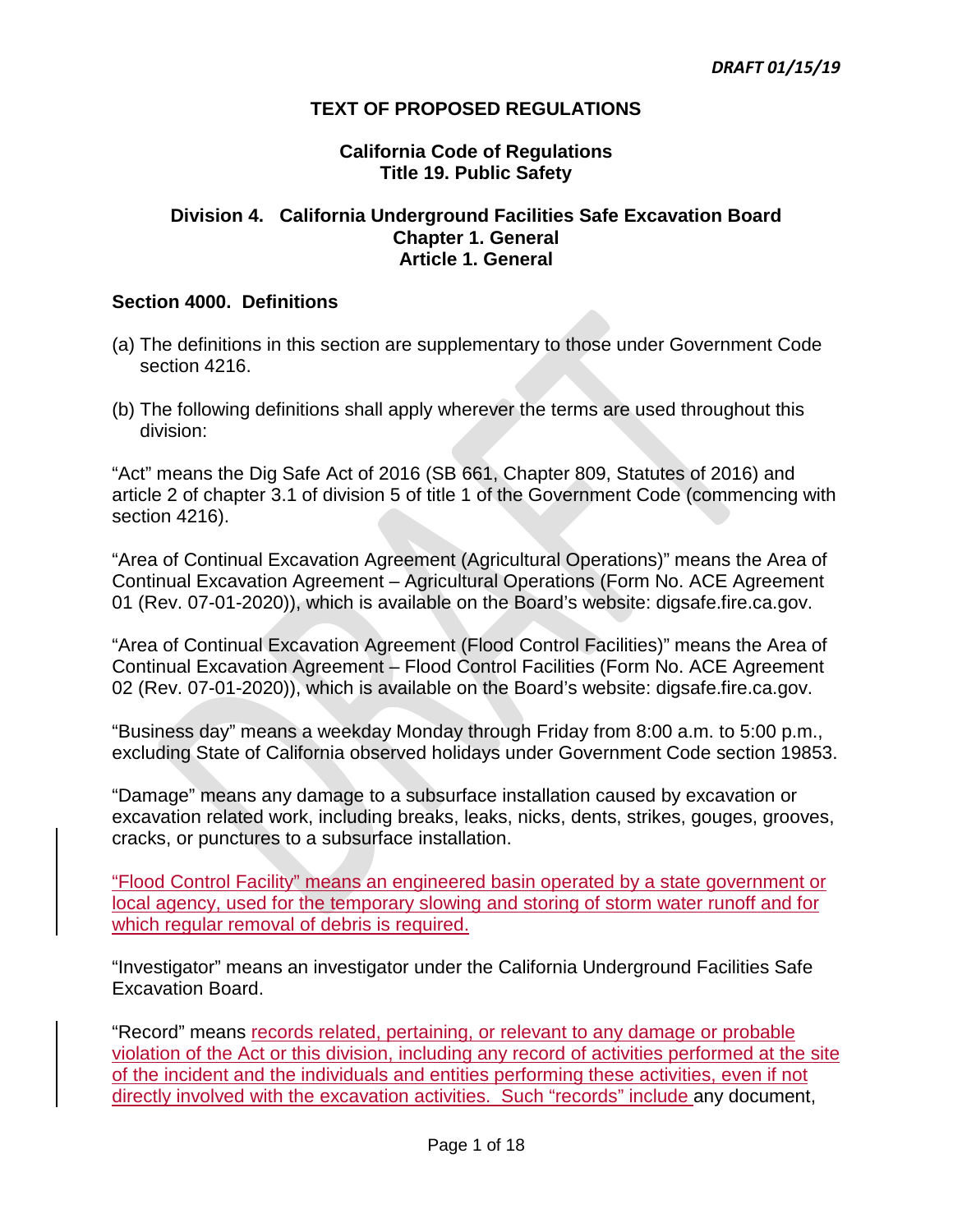sample, writing as defined in Evidence Code section 250, or any other tangible or intangible material of any kind. email, photograph, electronic recording, map, drawing including computer-aided designs, film, microfiche, tape, disc, flash drive, book, log, journal, global positioning system ("GPS") coordinates, design plan, ticket, previous incident documentation, soil

 "Respondent" means the excavator or operator who has been issued a notice of probable violation.

"Staff" means the staff of the California Underground Facilities Safe Excavation Board.

 NOTE: Authority cited: Section 4216.22, Government Code. Reference: Sections 4216 and 19853, Government Code; Section 250, Evidence Code.

# **Section 4001. Valid and Current Contact Information for Members of Regional Notification Centers**

 information, including phone number, email, and address, with the appropriate notification center of any changes to the contact information. (a) Members of regional notification centers shall maintain valid and current contact regional notification center, and shall promptly inform the appropriate regional

(b) Regional notification centers shall provide updated contact information for their members to the Board upon request by the Board.

NOTE: Authority cited: Section 4216.22, Government Code. Reference: Sections 4216.1 and 4216.12, Government Code.

# **Chapter 2. Investigation Article 1. Damage Notification**

# **Section 4100. Damage Notification by Excavators**

- (a) Excavators shall notify the appropriate regional notification center of damage notification center of damage to any of the following: causing injury or fatality. Excavators shall also notify the appropriate regional
	- (1) Natural gas or hazardous liquid pipeline subsurface installation in which the damage results in the escape of any flammable, toxic, or corrosive gas or liquid.
	- (2) High priority subsurface installation of any kind.
- necessary, and in no event longer than [2-4 hours] after the excavator's knowledge (b) Immediately after calling 911 emergency services or other emergency responders as of the damage, the excavator shall notify the appropriate regional notification center of damage described in subdivision (a).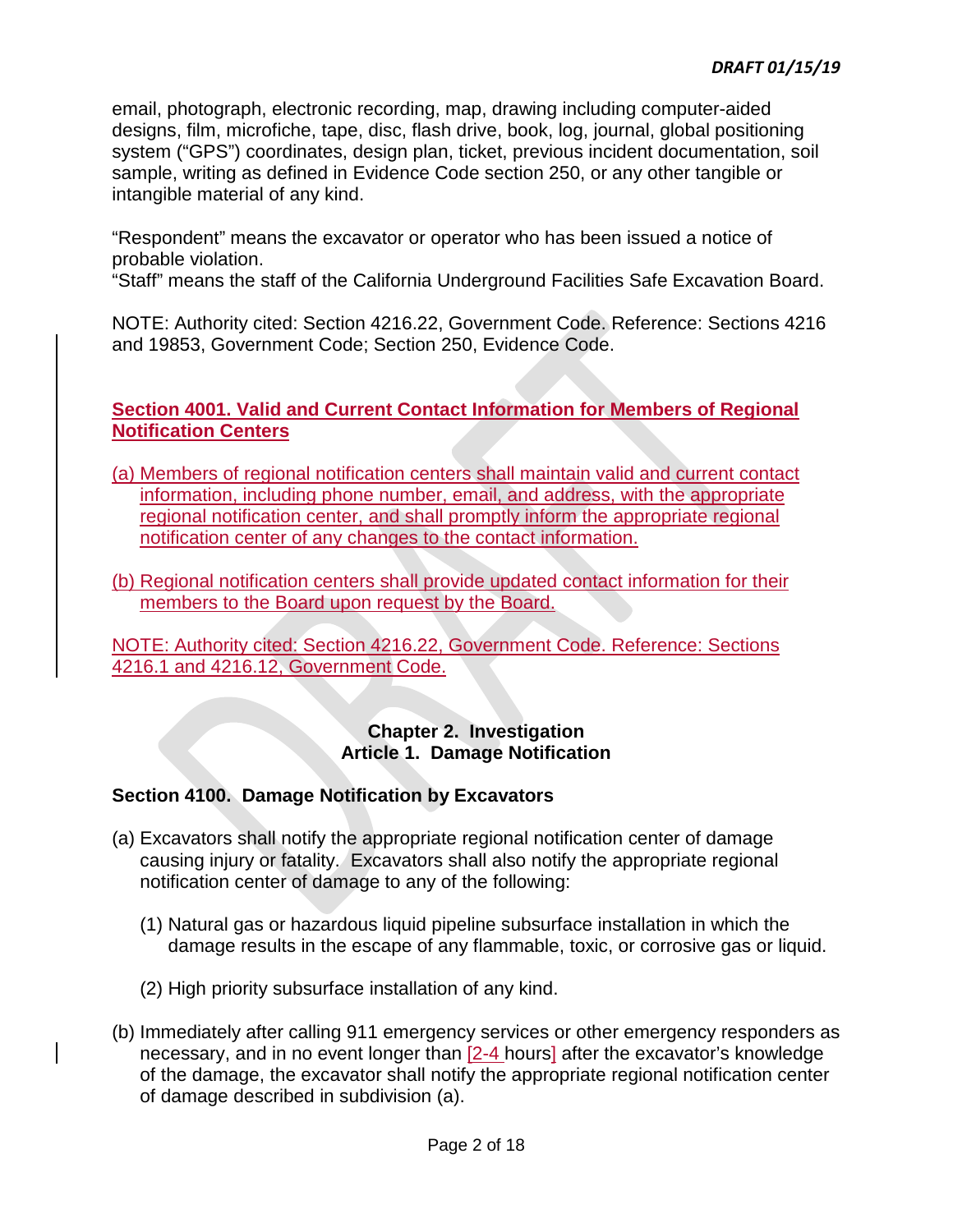- is not available, the excavator may contact the regional notification center by phone. The notification shall include, as may be known to the excavator at the (1) The excavator shall provide the notification through the appropriate regional notification center's website or mobile application, as available. If internet access time of notification, the ticket number, location of the damage, type of subsurface installation, type of excavation equipment or tool used by the excavator when the excavator discovered the damage, the approximate date and time the damage occurred, any injury or fatality, and the excavator's contact information.
- (2) The notification shall include the following, as may be known to the excavator at the time of notification:
	- (A) Excavator's contact information.
	- (B) Location of the damage.
	- (C) Type of subsurface installation.
	- (D) Approximate date and time the damage occurred.
	- (E) Any injury or fatality.
	- (F) Whether damage caused fire or evacuation.
	- (G)Type of excavation equipment or tool used by the excavator when the excavator discovered the damage.
- (c) Regional notification centers shall transmit the notification by email or other method immediately, but not longer than 1 hour, after the regional notification center's as may be provided on the Board's website (digsafe.fire.ca.gov), to the Board receipt of the notification.
- after receipt of the notification. (d) If an investigator will go to the damage location to perform a field investigation within [XX hours] of the notification, Board staff shall notify the excavator within 2 hours

NOTE: Authority cited: Section 4216.22, Government Code. Reference: Sections 4216.4, 4216.6, 4216.12, and 4216.19, Government Code.

# **Chapter 2. Investigation Article 2. Investigators**

# **Section 4150. Investigators**

- (a) Investigators are authorized to investigate any damage, probable violation of the Act 4216.6, subdivision (h)(1), and complaints of damage or probable violation of the Act or this division, reports of incident events as defined in Government Code section or this division.
- (b) Investigators are delegated the powers conferred on the Board under article 2 of chapter 2, part 1, division 3, title 2 of the Government Code (commencing with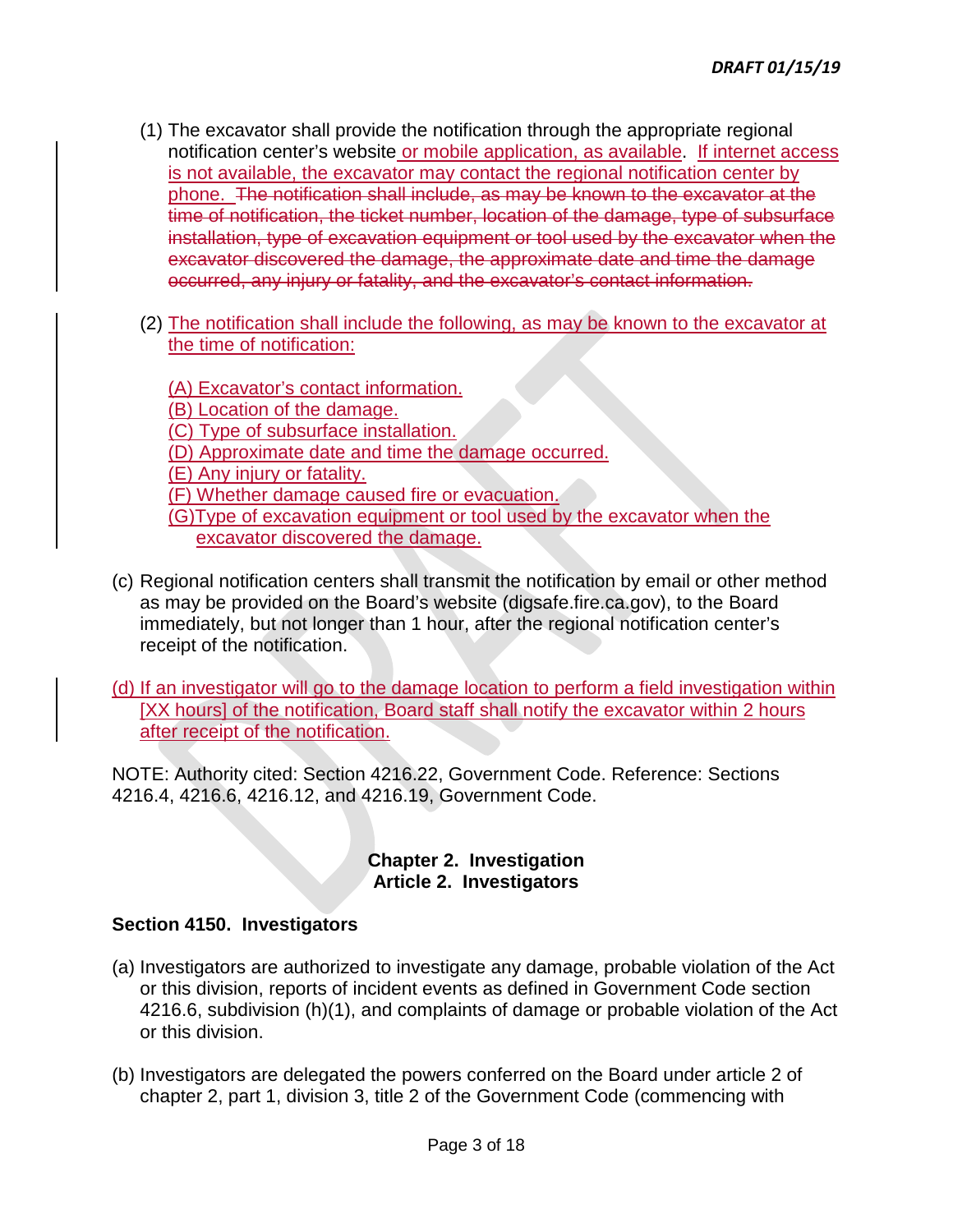section 11180). Investigators are authorized to pursue any other investigatory or discovery power authorized under the laws of the State of California, such as inspection warrants under Code of Civil Procedure section 1822.51.

- verifications, certificates, oaths, or affidavits under penalty of perjury pursuant to (c) Investigators may interview witnesses and obtain statements, declarations, Code of Civil Procedure section 2015.5.
- (d) Investigators may issue notices of probable violation and information letters. An information letter may include safe excavation education and training opportunities, and information on the Act or this division.

4216.6, 4216.12, 4216.19, and 11180-11191, Government Code; Section<u>s 1822.51 and</u> NOTE: Authority cited: Section 4216.22, Government Code. Reference: Sections 2015.5, Code of Civil Procedure.

# **Section 4151. Evidence Collected by Investigators**

- or relevant to any damage or probable violation of the Act or this division, including (a) Investigators may inspect, examine, gather, and maintain recordsrelated, pertaining, any record of activities performed at the site of the incident and the individuals and entities performing these activities, even if not directly involved with the excavation activities.
- (b) Upon an investigator's request, excavators and operators shall provide access to objects, such as barricades and plates, at or near the site of the damage to facilitate the investigation. sites and facilities, and any records related, pertaining, or relevant to the damage or probable violation of the Act or this division. Excavators and operators shall remove
- (c) Excavators and operators shall preserve and maintain the site of the damage and other records to facilitate an investigation, to the extent excavators or operators are not impeded from complying with any other applicable laws to ensure safety.
- known or reasonably should have been known to prevent, hinder, or impede an (d) Any excavator or operator who obstructs an investigation by taking actions that were investigation is subject to sanctions under the Act and this division.

NOTE: Authority cited: Section 4216.22, Government Code. Reference: Sections 4216.6, 4216.12, 4216.19, and 11180-11191, Government Code; Sections 1822.51 and 2015.5, Code of Civil Procedure.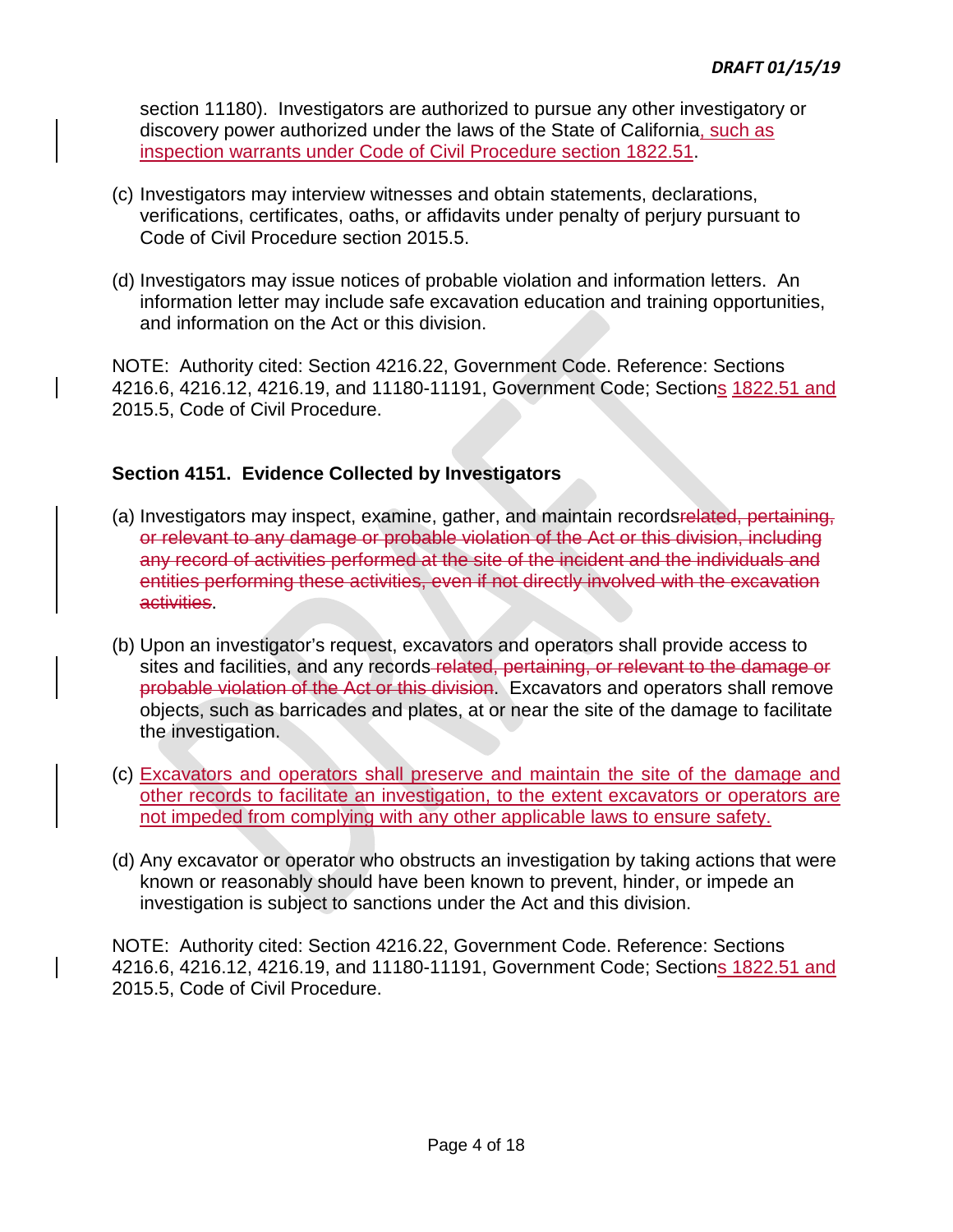#### **Chapter 3. Enforcement Article 1. Sanctions**

# **Section 4200. Categories of Sanctions**

- (a) Violation of the Act or this division is subject to any of or a combination of any of the following sanctions:
	- (1) Order for corrective action, such as completion of relevant education or training courses; facility or equipment repair, testing, or replacement; and changes to operational or management procedures or processes.
	- (2) Monetary penalty up to the maximum amounts under Government Code section 4216.6.

NOTE: Authority cited: Section 4216.22, Government Code. Reference: Sections 4216.6, 4216.12, and 4216.19, Government Code.

#### **Section 4201. Considerations to Assess Sanctions**

- (a) All of the following shall be considered to determine the appropriate sanction for a violation under the Act or this division:
	- (1) Type of violation and gravity, such as risk of or actual injury, death, or environmental or property damage.
	- (2) Degree of culpability, including intervening acts or omissions by other persons.
	- (3) Respondent's history of violations.
	- (4) Respondent's history of work conducted without violations.
	- (5) Efforts taken by the respondent to prevent the violation and, once the violation occurred, the efforts taken to mitigate the safety consequences of the violation.
- (b) Any of the following may be considered to determine the appropriate sanction for a violation under the Act or this division:
	- (1) Respondent notified the appropriate regional notification center, the Board, or other state agency with jurisdiction over the respondent under Government Code section 4216.6, of the violation immediately after detecting it and before the respective state agency learned of it by other means.
	- (2) Cooperation with state agencies during the investigation.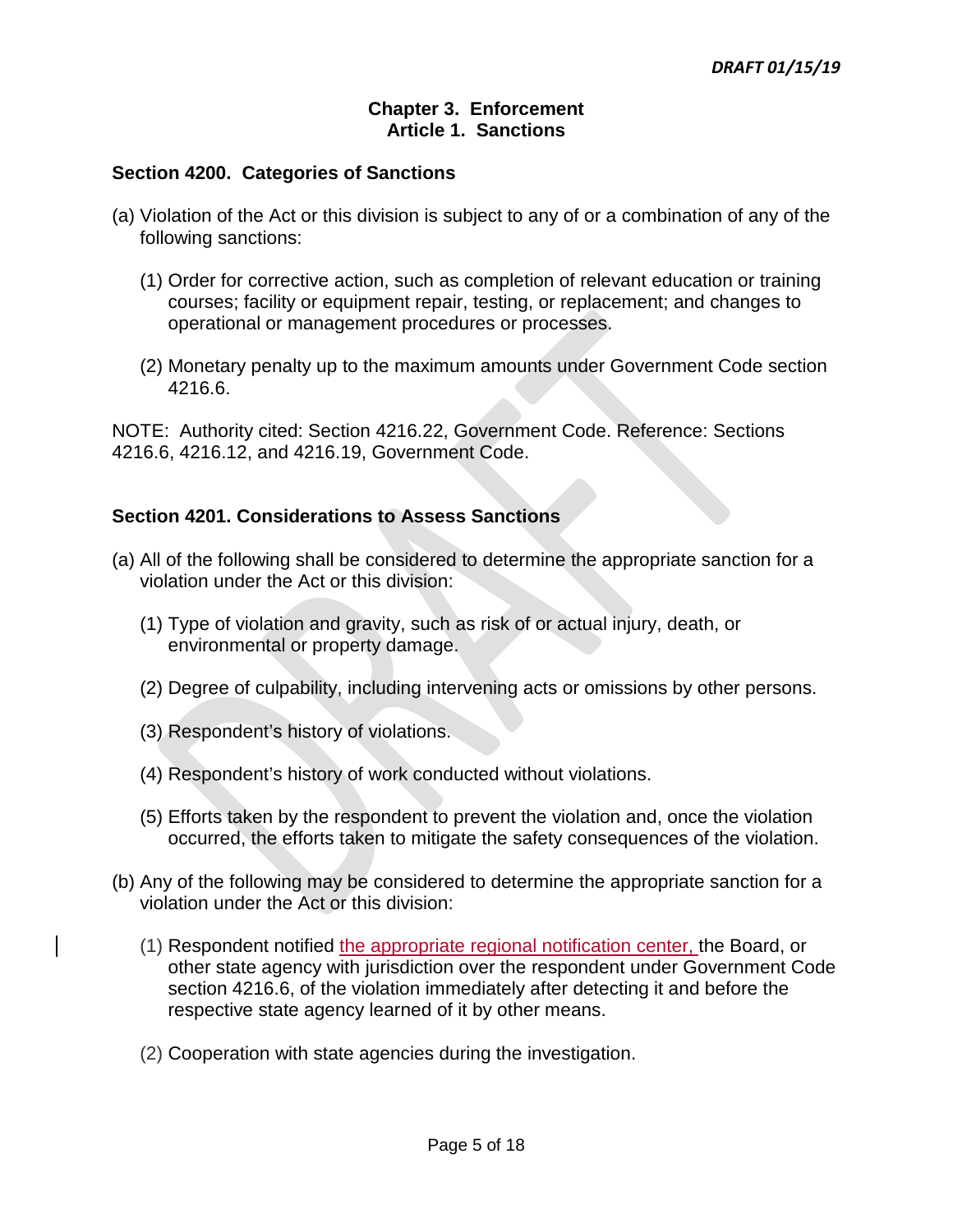- (3) Appropriateness of the sanction to the size of the business of the respondent, including any effect on the respondent's ability to continue doing business.
- (4) Economic benefit gained from the violation without any reduction because of subsequent damages.
- (5) Respondent had received one or more information letters from a Board investigator.
- (6) Other factors in consideration of the facts, evidence, and violation.
- (c) Any of the following may be considered to issue an order for corrective action instead of monetary penalty:
	- (1) Respondent is willing and able to comply with an order for corrective action.
	- agency or the Board learned of it by other means. (2) Respondent notified the appropriate regional notification center, the Board, or other state agency with jurisdiction over the respondent under Government Code section 4216.6, of the violation immediately after detecting it and before the state
	- (3) Cooperation with state agencies during the investigation.
	- (4) Violation did not cause death or substantial injury, environment, or property damage, or pose significant risk of death or substantial injury, environment, or property damage.
	- (5) Respondent did not act willfully or knowingly, which includes recklessness.
	- (6) Respondent does not have a history of the same or similar violations, and has not failed to comply with an order for corrective action.
	- $(7)$  If the respondent has a history of engaging in excavation or excavation related work, the respondent has a history of work conducted without a history of the same or similar violations.
	- (8) Respondent took immediate action upon discovery to mitigate the safety consequences of the violation.
	- (9) Other factors in consideration of the facts, evidence, and violation.
- for corrective action. Respondent shall provide the Board, or other state agency with (d) Monetary penalties may be assessed if the respondent fails to comply with an order jurisdiction over the respondent under Government Code section 4216.6, with access to respondent's records, sites, and facilities to verify compliance with an order for corrective action.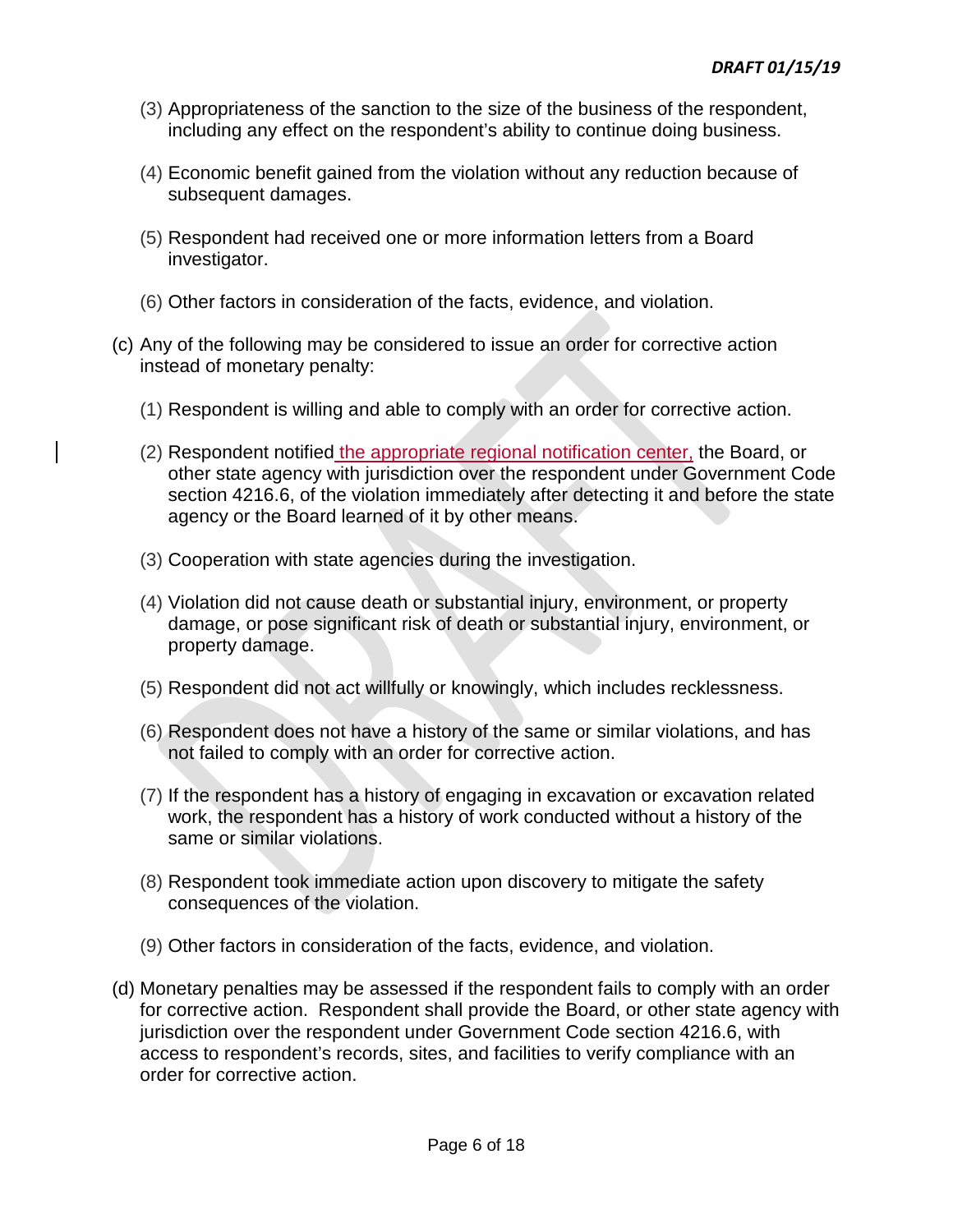NOTE: Authority cited: Section 4216.22, Government Code. Reference: Sections 4216.6, 4216.12, and 4216.19, Government Code.

# **Chapter 3. Enforcement Article 2. Enforcement of Violations**

# **Section 4250. Effective Date for Enforcement by the Board**

Beginning July 1, 2020, the Board shall enforce the Act and this division on persons under the jurisdiction of the Board pursuant to Government Code section 4216.6.

NOTE: Authority cited: Section 4216.22, Government Code. Reference: Sections 4216.6, 4216.12, and 4216.19, Government Code.

# **Section 4251. Notice of Probable Violation**

- (a) Based on the results of an investigation, the Board may issue a notice of probable violation of the Act or this division. A notice of probable violation shall include the following:
	- statement of the evidence upon which the allegation is based. (1) Statute, regulation, or order that the respondent is alleged to have violated and a
	- (2) Maximum amount of the penalty the respondent is subject to under the Act and this division.
	- (3) Amount of the penalty, if any.
	- (4) Corrective action, if any.
	- (5) Response options available to the respondent under section 4252.

NOTE: Authority cited: Section 4216.22, Government Code. Reference: Sections 4216.6, 4216.12, and 4216.19, Government Code.

# **Section 4252. Response Options to a Notice of Probable Violation**

(a) If neither a penalty nor corrective action is stated in a notice of probable violation, a response to a notice of probable violation is not necessary.

 respondent must respond by choosing one of the following options in writing, which (a) If a penalty or corrective action is stated in a notice of probable violation, the must be received by the Board within 30 business days of the date of the notice of probable violation: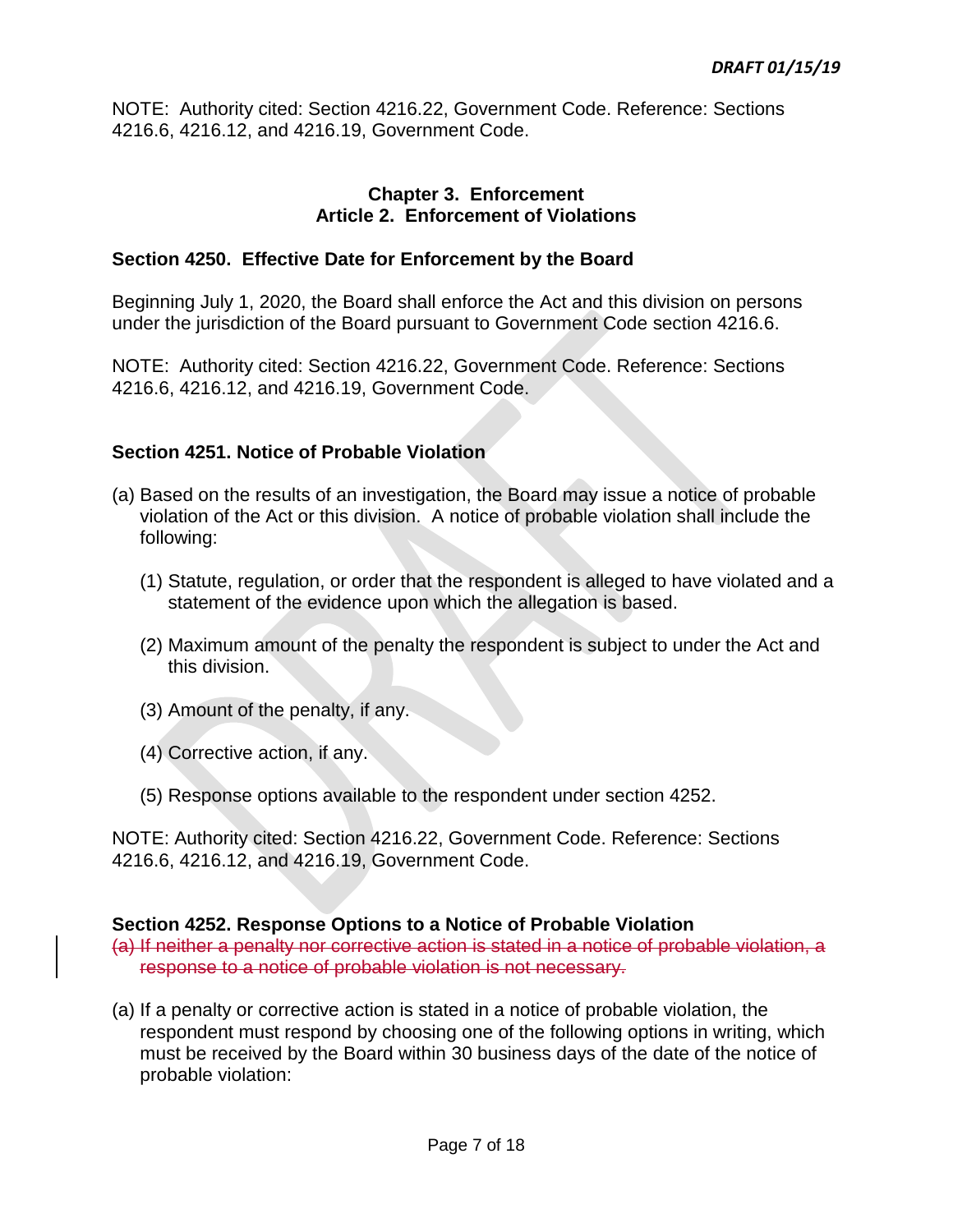- (1) Respondent may choose not to contest the allegation, penalty (if any), and corrective action (if any).
	- Government Code section 4216.6, the respondent shall pay any penalty and complete any corrective action, in accordance with section 4256, as may be (A) If the respondent is under the jurisdiction of the Board pursuant to provided in the notice of probable violation and ordered by the Board.
	- agency. (B) If, pursuant to Government Code section 4216.6, the respondent is under the jurisdiction of the Registrar of Contractors of the Contractors State License Board, the Public Utilities Commission, or the Office of the State Fire Marshal, the Board may recommend enforcement by the proper state
- agency.<br>(2) Respondent may submit written explanation <del>information,</del> <u>(maximum of 10 pages,</u> double spaced, and 11-point font) and other records the respondent believes Keene Open Meeting Act (Government Code section 11120 et seq.). The public meeting shall be held no later than 60 business days from the date of the Board's receipt of respondent's request. If a quorum of the Board cannot be gathered at where a quorum is present. At that public meeting or thereafter, within 45 applicable. The Board's decision is effective upon the adoption of the written may warrant modification or elimination of the penalty or corrective action for the Board's consideration at a public meeting held in accordance with the Bagleythe public meeting, the Board may consider the matter at the next public meeting business days or at the next public meeting where a quorum of the Board is present, the Board shall adopt a written decision or recommendation, as decision or a later date as may be provided in the written decision.
	- complete any order for corrective action, in accordance with section 4256, (A) If the respondent is under the jurisdiction of the Board pursuant to Government Code section 4216.6, the respondent shall pay any penalty and that may be ordered by the Board.
	- License Board, the Public Utilities Commission, or the Office of the State agency. (B) If, pursuant to Government Code section 4216.6, the respondent is under the jurisdiction of the Registrar of Contractors of the Contractors State Fire Marshal, the Board may recommend enforcement by the proper state
- (3) Respondent may request an informal hearing before the Board at a public meeting held in accordance with the Bagley-Keene Open Meeting Act (Government Code section 11120 et seq.), as provided in section 4253.
	- complete any order for corrective action, in accordance with section 4256, (A) If the respondent is under the jurisdiction of the Board pursuant to Government Code section 4216.6, the respondent shall pay any penalty and that may be ordered by the Board.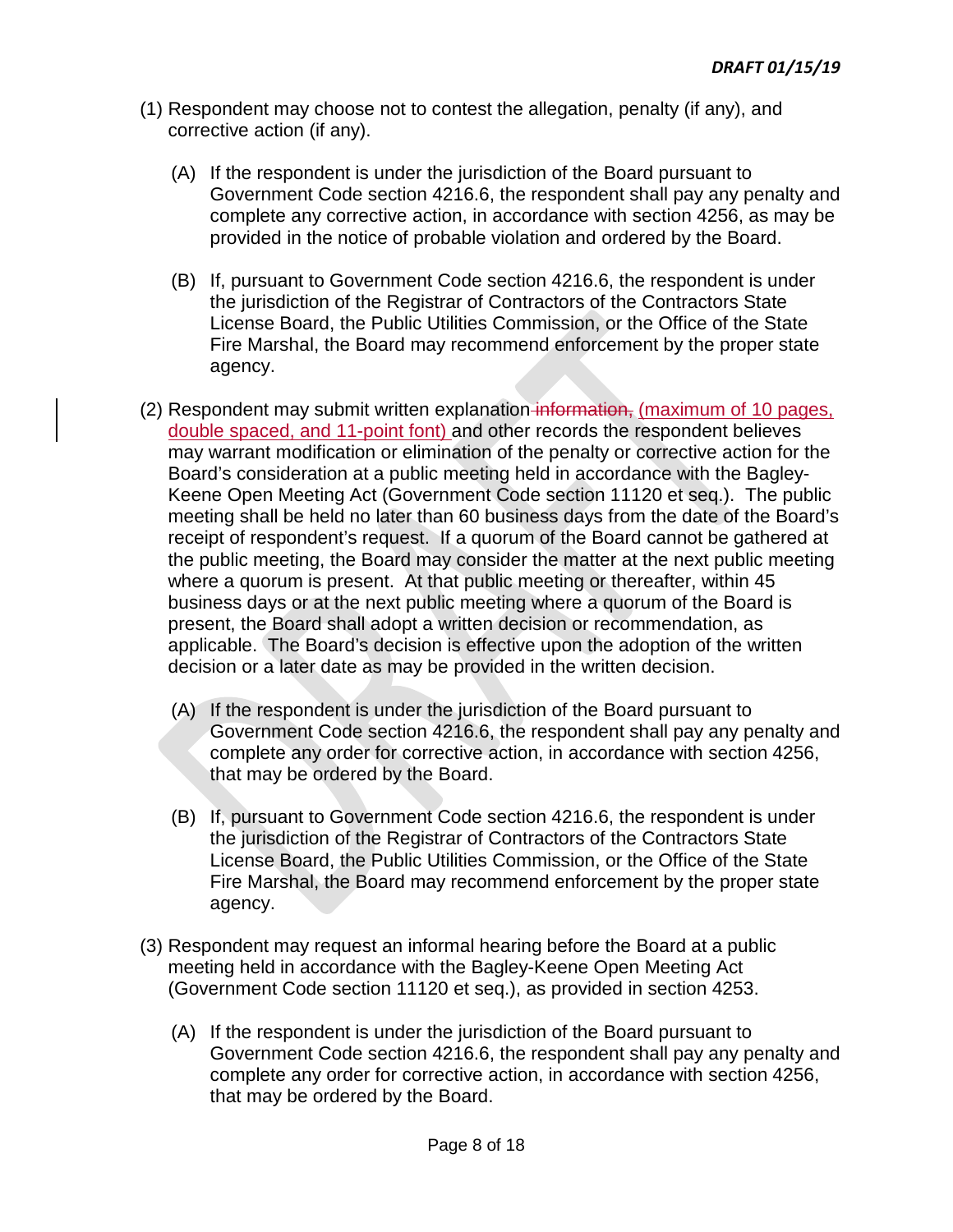- License Board, the Public Utilities Commission, or the Office of the State agency. (B) If, pursuant to Government Code section 4216.6, the respondent is under the jurisdiction of the Registrar of Contractors of the Contractors State Fire Marshal, the Board may recommend enforcement by the proper state
- (4) If the respondent is under the jurisdiction of the Board pursuant to Government Code section 4216.6, the respondent may request a hearing before an Administrative Law Judge of the Office of Administrative Hearings, as provided in section 4254.
- the respondent may contest the allegation, penalty (if any), or corrective action (if (5) If, pursuant to Government Code section 4216.6, the respondent is under the jurisdiction of the Registrar of Contractors of the Contractors State License Board, the Public Utilities Commission, or the Office of the State Fire Marshal, any) and request the Board to make a recommendation to the state entity with jurisdiction over the respondent.
- allegation, penalty (if any), and corrective action (if any). The Board may, without (b) Failure of the respondent to respond in accordance with this section constitutes a waiver of the respondent's right to contest the notice of probable violation, including further notice to the respondent, find facts to be as alleged in the notice of probable violation and issue a decision or recommendation to the proper state agency with jurisdiction over the respondent under Government Code section 4216.6.

 4216.6, 4216.12, 4216.19, 11120, 11400, and 11500, Government Code. NOTE: Authority cited: Section 4216.22, Government Code. Reference: Sections

# **Section 4253. Informal Hearing Before the Board**

- (a) An informal hearing before the Board shall be held at a public meeting within 60 business days of the Board's receipt of respondent's request.
	- (1) If a quorum of the Board cannot be gathered at the public meeting, the Board may consider the matter at the next public meeting where a quorum is present.
	- than 45 business days from the scheduled hearing date. Respondent must only once if a quorum of the Board is available and only for good cause. (2) If the notice of probable violation does not include any corrective action, the respondent may request staff to reschedule the hearing date to a date no later submit such a request in writing to staff no later than 15 business days before the scheduled hearing date. Staff may grant the request to reschedule the hearing
	- that may support modification or elimination of the penalty or corrective action for (3) Respondent may submit a written response to the notice of probable violation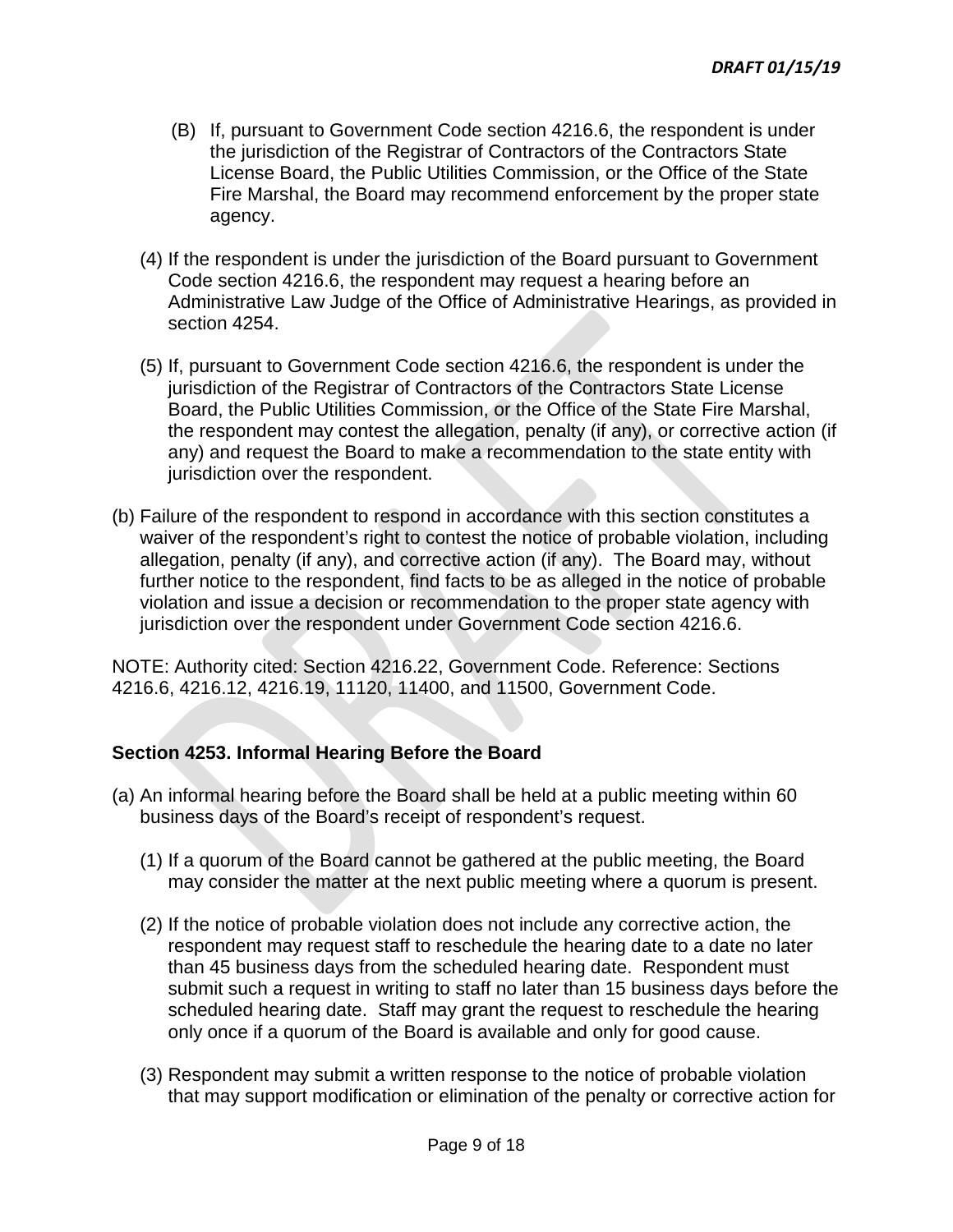font). Respondent must provide a minimum of one original and [XX copies] of the Board's consideration (maximum of 10 pages, double spaced, and 11-point the original written response to staff at least 15 business days before the hearing.

- the matter is prohibited. However, ex parte communication with staff regarding (b) Ex parte communication with any Board member or staff regarding the substance of procedural issues is permitted, such as scheduling a hearing.
- $\frac{f(x)}{g(x)}$  Rules relating to admission of evidence do not apply to the informal hearing. Nevertheless, at the Board's discretion, the Board may exclude evidence that is unduly repetitious, irrelevant, or reasonably unreliable.

 $\frac{d(x)}{dx}$  The informal hearing shall proceed as follows.

- (1) Staff may present the basis for the notice of probable violation. The Board may the facts and evidence to make such a presentation to the Board. place time limitations, not less than 15 minutes, depending on the complexity of
- elimination of the penalty or corrective action. The Board may place time limitations, not less than 15 minutes, depending on the complexity of the facts and evidence to make such a presentation to the Board. (2) After staff's presentation, the respondent may present respondent's reasons for contesting the allegation or reasons that may support a modification or
- and evidence to make such a presentation to the Board. (3) Staff may present a rebuttal to respondent's presentation. The Board may place and evidence to make such a rebuttal. time limitations, not less than 5 minutes, depending on the complexity of the facts
- (4) Respondent may present a rebuttal to staff's rebuttal. The Board may place time limitations, not less than 5 minutes, depending on the complexity of the facts and evidence to make such a rebuttal.
- (5) The Board may pose questions to staff, respondent, or other witnesses or experts.
- (e)(d) At sole cost to the respondent, the respondent may arrange for a stenographer or court reporter is feasible at the hearing, and the respondent notifies staff at least 15 court reporter to transcribe the informal hearing if transcription by a stenographer or business days in advance of the hearing. Respondent shall submit a complete copy of the transcript for the Board's record.
- meeting where a quorum of the Board is present. The Board shall adopt a written date as may be provided in the written decision.  $(f)(e)$  The Board shall issue a decision or recommendation at the informal hearing or thereafter within 45 business days of the informal hearing, or at the next public decision or recommendation at the informal hearing or subsequent public meeting. The Board's decision is effective upon the adoption of the written decision or a later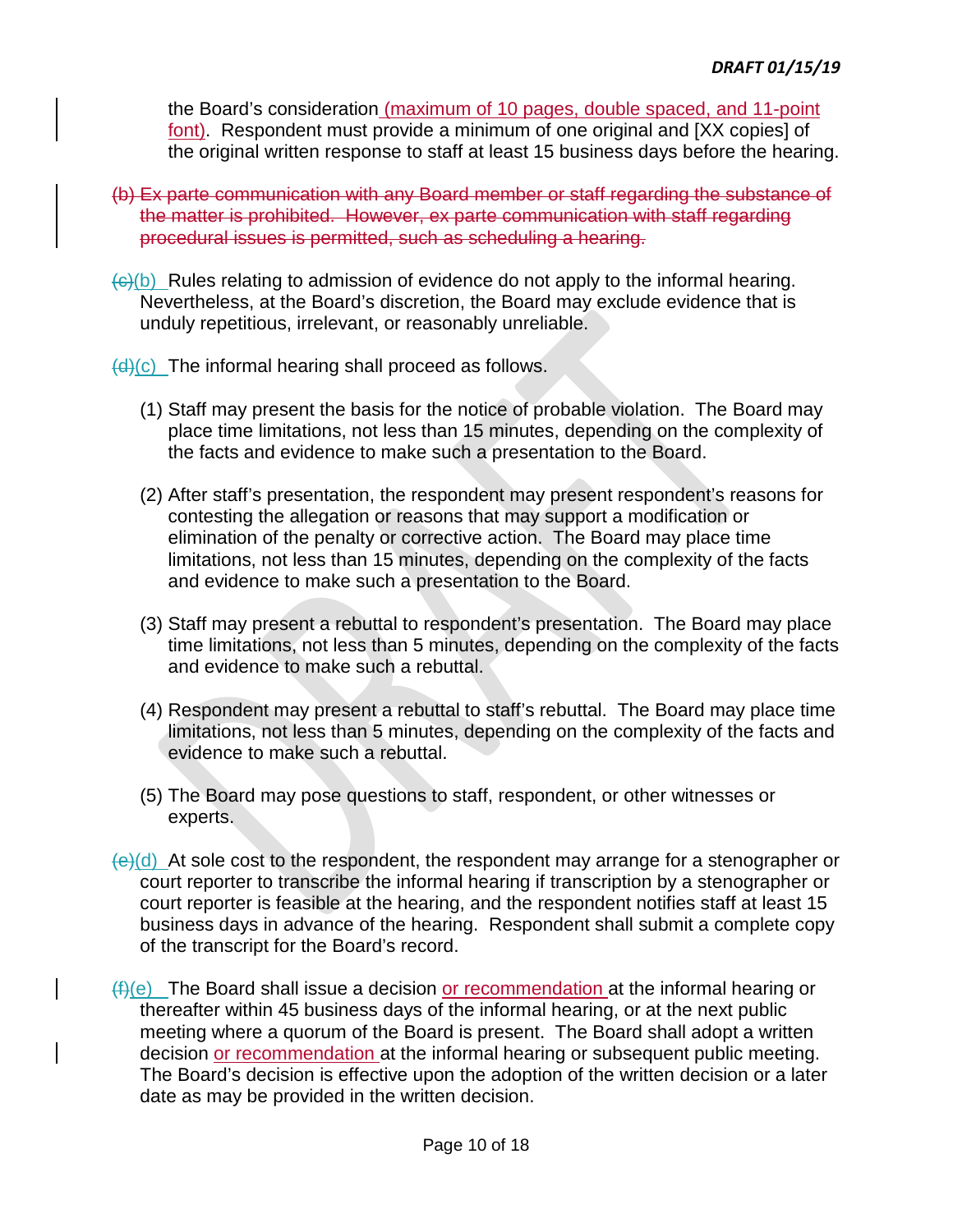4216.6, 4216.12, 4216.19, and 11120, Government Code. NOTE: Authority cited: Section 4216.22, Government Code. Reference: Sections

# **Section 4254. Hearing Before an Administrative Law Judge**

- (a) If a respondent, under the jurisdiction of the Board pursuant to Government Code section 4216.6, requests a hearing before an Administrative Law Judge under section 4252, subdivision  $(ab)(4)$ , the hearing shall be conducted pursuant to chapters 4.5 and 5 of part 1 of division 3 of title 2 of the Government Code (commencing with sections 11400 and 11500) and California Code of Regulations, title 1, section 1000 et seq., and shall be subject to the following:
	- (1) At the Board's discretion, the hearing may be recorded electronically instead of by a stenographer or court reporter.
	- Regulations, title 1, section 1042. (2) The Board may recover all costs as provided under California Code of
- (b) The Board shall act on the Administrative Law Judge's proposed decision in accordance with Government Code section 11517, subdivision (c).

 4216.6, 4216.12, 4216.19, 11120, 11400, 11500, and 11517, Government Code. NOTE: Authority cited: Section 4216.22, Government Code. Reference: Sections

# **Section 4255. Request for Reconsideration**

- recommendation issued pursuant to section 4252, subdivision (ab)(2), or 4253. The of the Board's decision or within 30 business days of the date of the Board's (a) Respondent may request the Board to reconsider the Board's decision or request for reconsideration must be received by the Board before the effective date decision or recommendation, whichever comes first.
	- or received by the Board prior to the Board's decision or recommendation issued pursuant to section 4252, subdivision (ab)(2), or 4253. The basis of the request for reconsideration must be that there is relevant new evidence which, in the exercise of reasonable diligence, could not have been presented at the time of the respondent's response or informal hearing on the matter. (1) The Board will not consider information or other records previously submitted to
	- within 60 business days of the Board's receipt of respondent's request for present. At that public meeting or thereafter, within 45 business days or at the (2) The Board may grant or deny, in whole or in part, a request for reconsideration without further proceedings. The Board shall issue a decision at a public meeting reconsideration, or at the next public meeting where a quorum of the Board is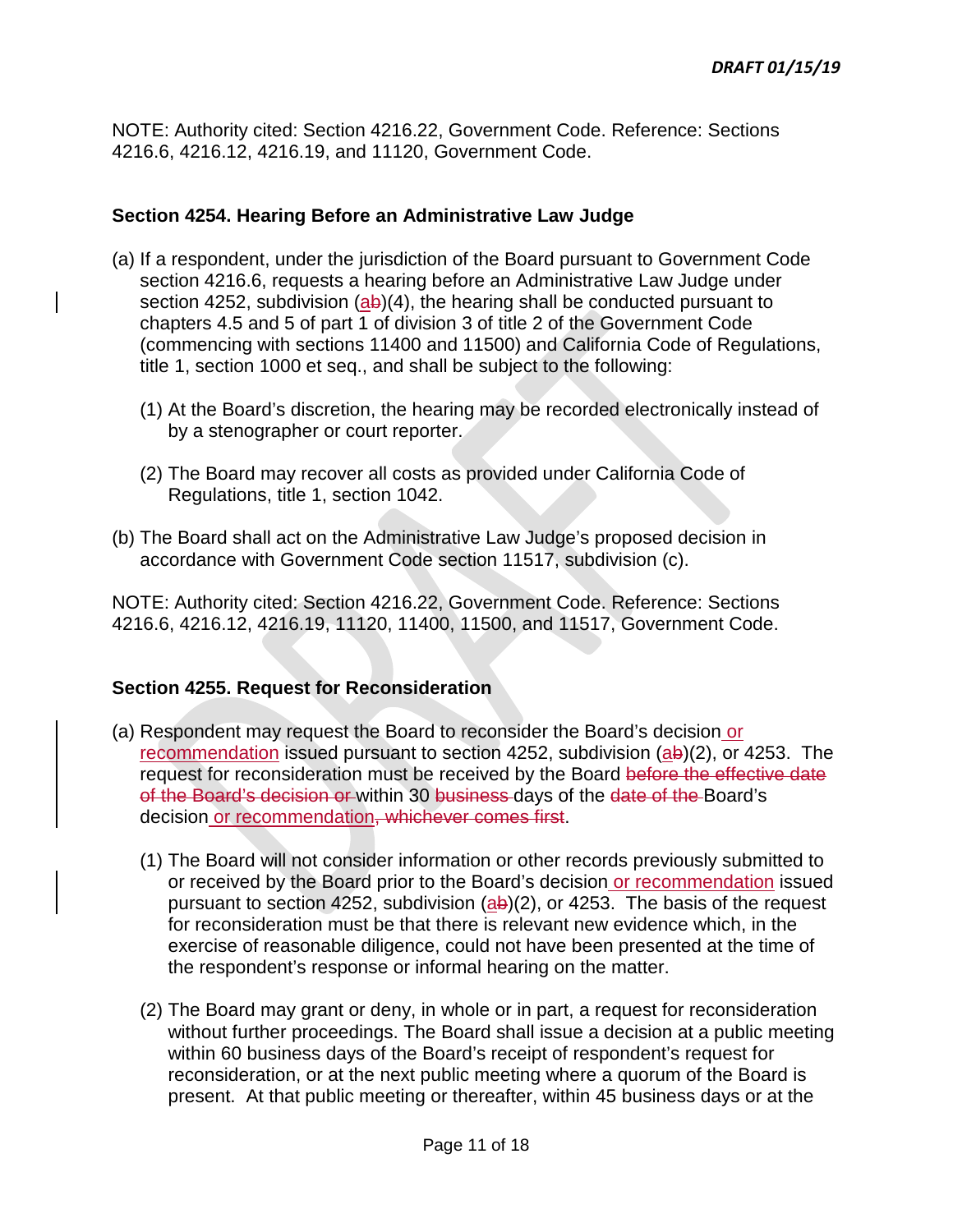adopt a written decision on respondent's request for reconsideration. The next public meeting where a quorum of the Board is present, the Board shall Board's decision on the request for reconsideration is effective upon the adoption of the written decision or a later date as may be provided in the written decision.

- (3) The filing of a request for reconsideration stays the payment of any assessed penalty, but does not stay any order for corrective action unless specified otherwise by the Board in the Board's written decision under section 4252, subdivision  $(a/b)(2)$ , or 4253.
- pursuant to section 4254. The request for reconsideration must be received by the Board within 5 business days of the date of the Board's decision, and shall be (b) Respondent may request the Board to reconsider the Board's decision issued administered in accordance with Government Code section 11521 and California Code of Regulations, title 1, section 1050.

 4216.6, 4216.12, 4216.19, 11120, 11400, 11500, and 11521 Government Code. NOTE: Authority cited: Section 4216.22, Government Code. Reference: Sections

# **Section 4256. Payment of Penalty and Compliance with Order for Corrective Action**

- of the Board's decision unless specified otherwise in the decision. Payment shall be (a) If the respondent is under the jurisdiction of the Board pursuant to Government Code section 4216.6, the respondent must pay any Board ordered penalty within 30 days made by certified check or money order payable to "Safe Energy Infrastructure and Excavation Fund – Enforcement Account" and sent to: California Underground Facilities Safe Excavation Board, 2251 Harvard Street, Sacramento, California 95815.
- within the timeframe specified in the Board's decision. (b) If the respondent is under the jurisdiction of the Board pursuant to Government Code section 4216.6, the respondent must comply with any order for corrective action
- prescribed by the respective state agency with jurisdiction over the respondent. (c) If, pursuant to Government Code section 4216.6, the respondent is under the jurisdiction of the Registrar of Contractors of the Contractors State License Board, the Public Utilities Commission, or the Office of the State Fire Marshal, the respondent shall pay any penalty or comply with any corrective action as may be Payment shall be made by certified check or money order payable to "Safe Energy Infrastructure and Excavation Fund – Enforcement Account" and sent to: California Underground Facilities Safe Excavation Board, 2251 Harvard Street, Sacramento, California 95815.
- (d) If the respondent fails to pay the full amount of the penalty in accordance with this section, the matter may be referred to the Attorney General to enforce the penalty, including any interest and costs, in a civil action in the appropriate court.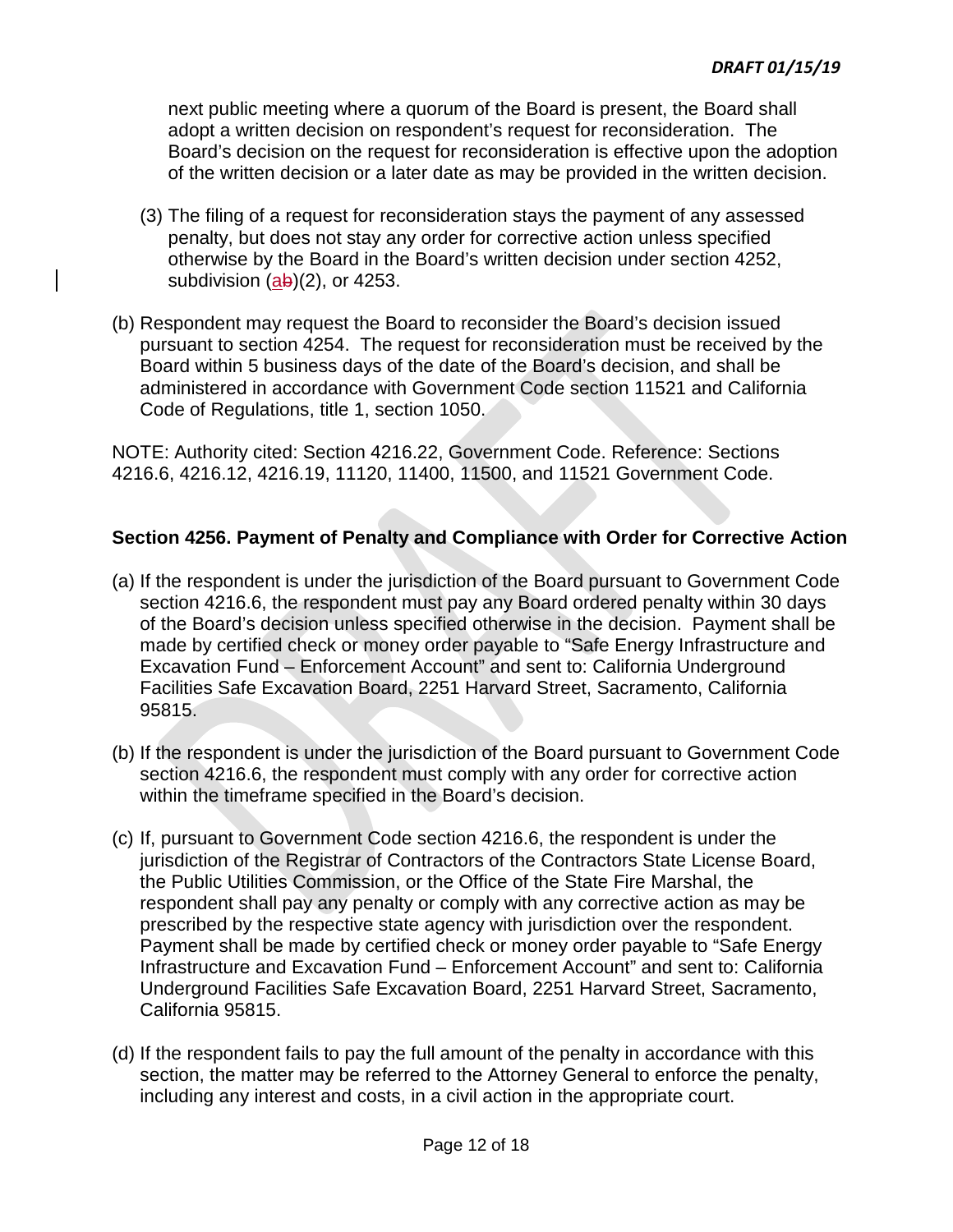NOTE: Authority cited: Section 4216.22, Government Code. Reference: Sections 4216.6, 4216.12, and 4216.19, Government Code.

# **Section 4257. Valid and Current Contact Information**

Respondent shall maintain valid and current phone number, email, and address with the Board and promptly notify the Board of any changes to the phone number, email, or address.

 4216.6, 4216.12, 4216.19, 11400, and 11500, Government Code. NOTE: Authority cited: Section 4216.22, Government Code. Reference: Sections

#### **Section 4258. Ex Parte Communication**

 issues a written decision or recommendation, and from the date a request for issues is permitted, such as scheduling a hearing. Ex parte communication with any Board member or staff regarding the substance of the matter is prohibited from the date of the notice of probable violation until the Board reconsideration (if any) is filed until the Board issues a written decision on the request for reconsideration. However, ex parte communication with staff regarding procedural

 4216.6, 4216.12, 4216.19, 11400, and 11500, Government Code. NOTE: Authority cited: Section 4216.22, Government Code. Reference: Sections

#### **Chapter 4. Area of Continual Excavation Article 1. General**

### **Section 4300. Effective Date**

This chapter is effective beginning July 1, 2020.

NOTE: Authority cited: Sections 4216.10, 4216.11, and 4216.22, Government Code. Reference: Sections 4216.10 and 4216.12, Government Code.

# **Chapter 4. Area of Continual Excavation Article 2. Onsite Meeting and Plan to Manage Area of Continual Excavation – Agricultural Operations**

 **Section 4301. Locate and Field Mark Marks or Records for Agricultural Operations Near High Priority Subsurface Installations**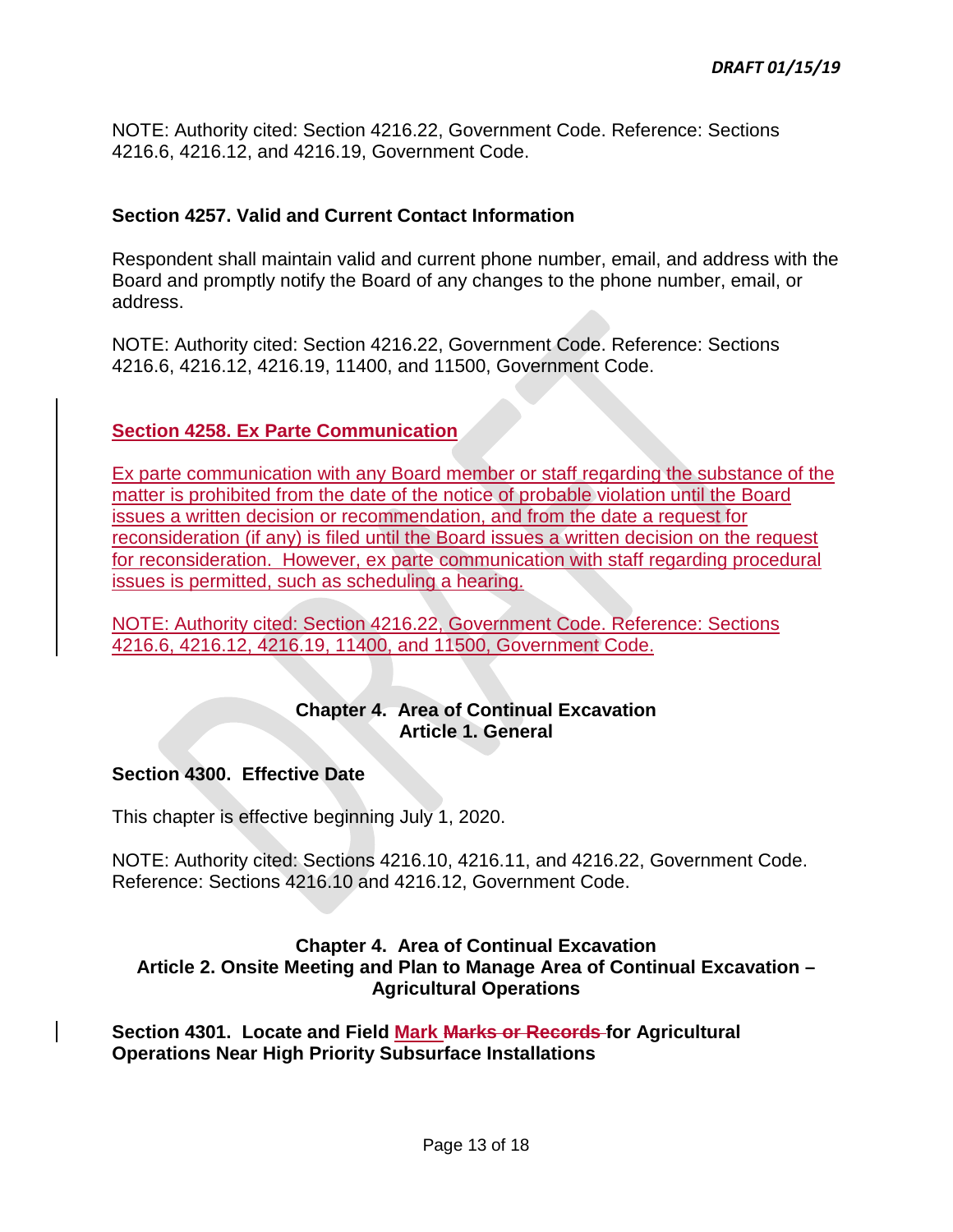- $(a)(4)$  Prior to the onsite meeting under section 4302, at a mutually agreed upon date and time, the operator shall, with the excavator's agreement, do one of the following: provide a response to the excavator pursuant to Government Code section 4216.3, subdivision (a).
	- (1) If the operator locates and field marks within the area delineated for excavation as provided in Government Code section 4216.3, subdivision (a)(1)(A)(i), the excavator and operator shall agree to the method to be used under the guidelines in Appendix B of the "Guidelines for Operator Facility Field Delineation" published in the most recent version of the Best Practices guide of the Common Ground Alliance and in conformance with the uniform color code of the American Public Works Association.
		- multiple high priority subsurface installations of the same type are known to exist together, mark the number of high priority subsurface installations. (A) Locate and field mark within the area delineated for excavation and, where
			- exist together, mark the number of high priority subsurface installations.<br>(i) Excavator and operator shall agree to the method to be used under the uniform color code of the American Public Works Association. guidelines in Appendix B of the "Guidelines for Operator Facility Field Delineation" published in the most recent version of the Best Practices guide of the Common Ground Alliance and in conformance with the
			- locating activities. (ii) Only a qualified person shall perform high priority subsurface installation
		- (B) To the extent and degree of accuracy that the information is available, provide information to an excavator where the operator's high priority subsurface installations are located.

NOTE: Authority cited: Sections 4216.11 and 4216.22, Government Code. Reference: Sections 4216.3, 4216.10 and 4216.12, Government Code.

# **Priority Subsurface Installations Section 4302. Onsite Meeting and Plan for Agricultural Operations Near High**

- installation is present. The onsite meeting must be held at a mutually agreed upon date and time that does not unreasonably disrupt the excavator's or operator's business operations. (a) An onsite meeting for agricultural operations near a high priority subsurface installation held pursuant to Government Code section 4216.10, subdivision (c)(1), must take place at the parcel of real property where the high priority subsurface
- must attend the onsite meeting. (b) The excavator, which may be the real property owner or lessee, and the operator must attend the onsite meeting.<br>Page 14 of 18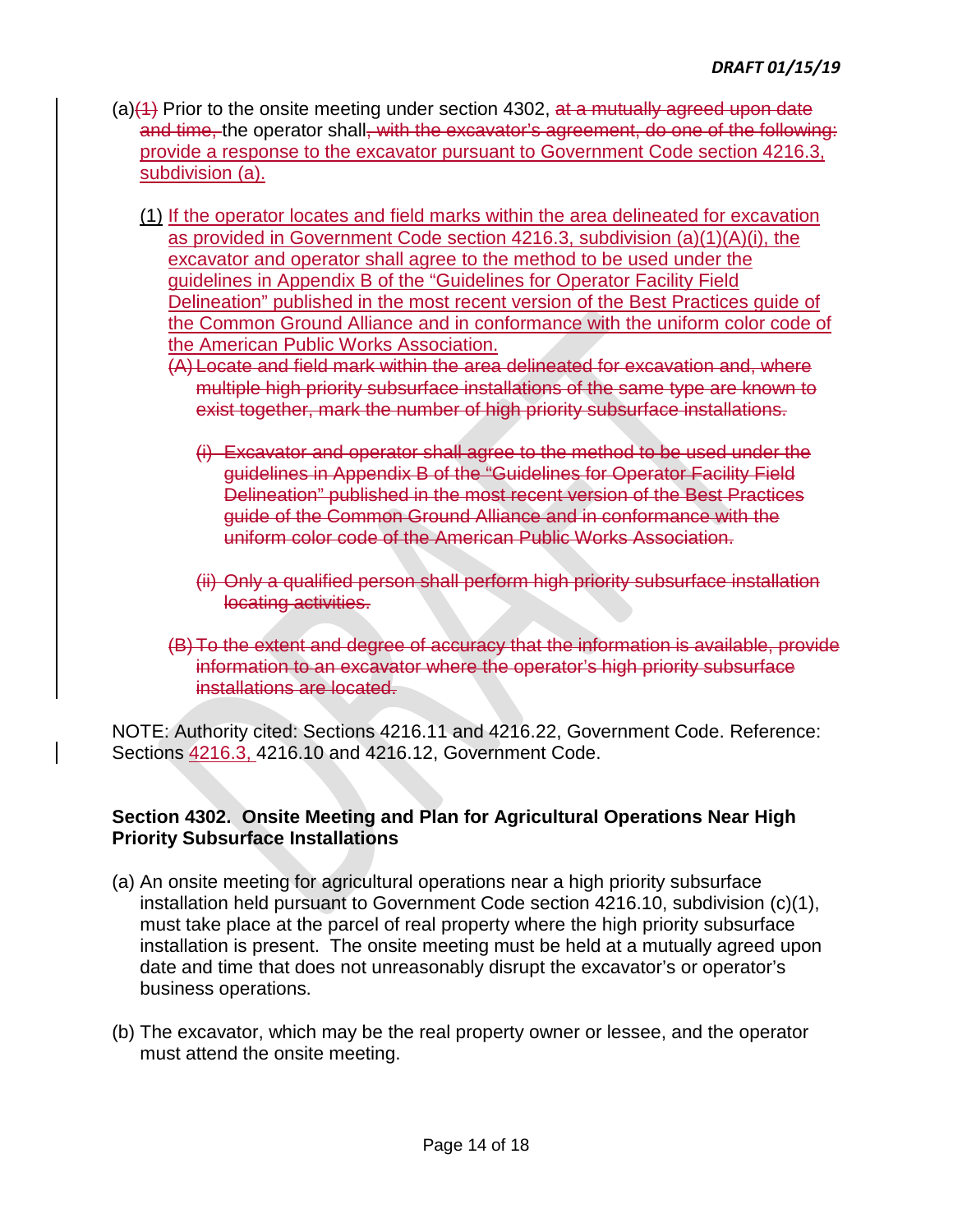- (1) The onsite meeting must include the excavator or the excavator's authorized representative with the following knowledge and authority:
	- is valid under Government Code section 4216.10, subdivision (d). (A) Knowledge of the agricultural operations that will occur in the area of continual excavation during the period of time the continual excavation ticket Excavator must be prepared at the onsite meeting with all relevant information concerning the agricultural operations that will occur in the area of continual excavation.
	- Operations). (B) Authority to develop and agree to an area of continual excavation plan by completing the Area of Continual Excavation Agreement (Agricultural
- representative with the following knowledge and authority: (2) The onsite meeting must include the operator or the operator's authorized
	- a superintendent, supervisor, or engineer. Operator must be prepared at the (A) Knowledge of the location of the high priority subsurface installation, such as onsite meeting with all relevant information concerning the location of the high priority subsurface installation in the area of continual excavation.
	- (B) Authority to develop and agree to an area of continual excavation plan by completing the Area of Continual Excavation Agreement (Agricultural Operations).
- (3) The excavator and operator must complete the Area of Continual Excavation Agreement (Agricultural Operations).
- 4216.4. (c) Excavator must be aware of the exact location of the high priority subsurface installations in conflict with the excavation pursuant to Government Code section
	- priority subsurface installation, by any of the following methods: (1) If the operator's understanding of the exact location of the high priority subsurface installation is contrary to the excavator's understanding, the operator must demonstrate that the high priority subsurface installation is in conflict with the excavation, and excavation activities within a specified distance from each side of the high priority subsurface installation may cause damage to the high
		- (A) Provide records indicating the exact location of the high priority subsurface installations.
		- (B) Expose the high priority subsurface installations within the tolerance zone at a device agreed upon by the excavator and operator.<br>Page 15 of 18 date and time, in a manner, and with the hand tool or vacuum excavation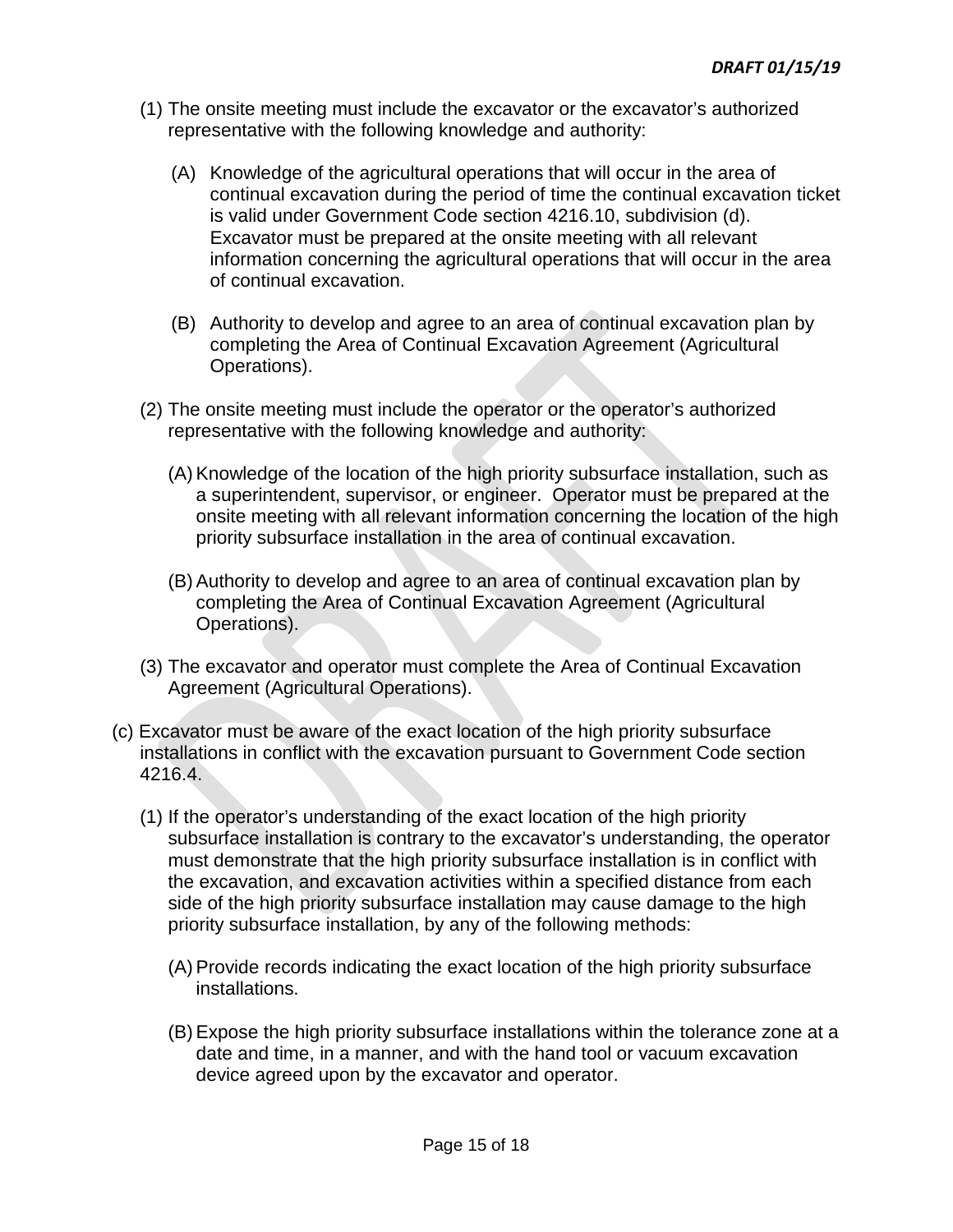NOTE: Authority cited: Sections 4216.11 and 4216.22, Government Code. Reference: Sections 4216.10 and 4216.12, Government Code.

# **Chapter 4. Area of Continual Excavation Article 3. Onsite Meeting and Plan to Manage Area of Continual Excavation – Flood Control Facilities**

# **Section 4350. Locate and Field Mark Marks or Records for Continual Excavation on Flood Control Facilities Near High Priority Subsurface Installations**

- $(a)(4)$  Prior to the onsite meeting under section 4351, at a mutually agreed upon date and time, the operator shall, with the excavator's agreement, do one of the following: provide a response to the excavator pursuant to Government Code section 4216.3, subdivision (a).
	- (1) If the operator locates and field marks within the area delineated for excavation the American Public Works Association. as provided in Government Code section 4216.3, subdivision (a)(1)(A)(i), the excavator and operator shall agree to the method to be used under the guidelines in Appendix B of the "Guidelines for Operator Facility Field Delineation" published in the most recent version of the Best Practices guide of the Common Ground Alliance and in conformance with the uniform color code of
		- multiple high priority subsurface installations of the same type are known to exist together, mark the number of high priority subsurface installations. (A) Locate and field mark within the area delineated for excavation and, where
			- uniform color code of the American Public Works Association.  $(i)$  Excavator and operator shall agree to the method to be used under the guidelines in Appendix B of the "Guidelines for Operator Facility Field Delineation" published in the most recent version of the Best Practices guide of the Common Ground Alliance and in conformance with the
			- locating activities. (ii) Only a qualified person shall perform high priority subsurface installation
		- (B) To the extent and degree of accuracy that the information is available, provide information to an excavator where the operator's high priority subsurface installations are located.

NOTE: Authority cited: Sections 4216.11 and 4216.22, Government Code. Reference: Sections  $4216.3$ , 4216.10, and 4216.12, Government Code.

**Section 4351. Onsite Meeting and Plan for Continual Excavation on Flood Control Facilities Near High Priority Subsurface Installations**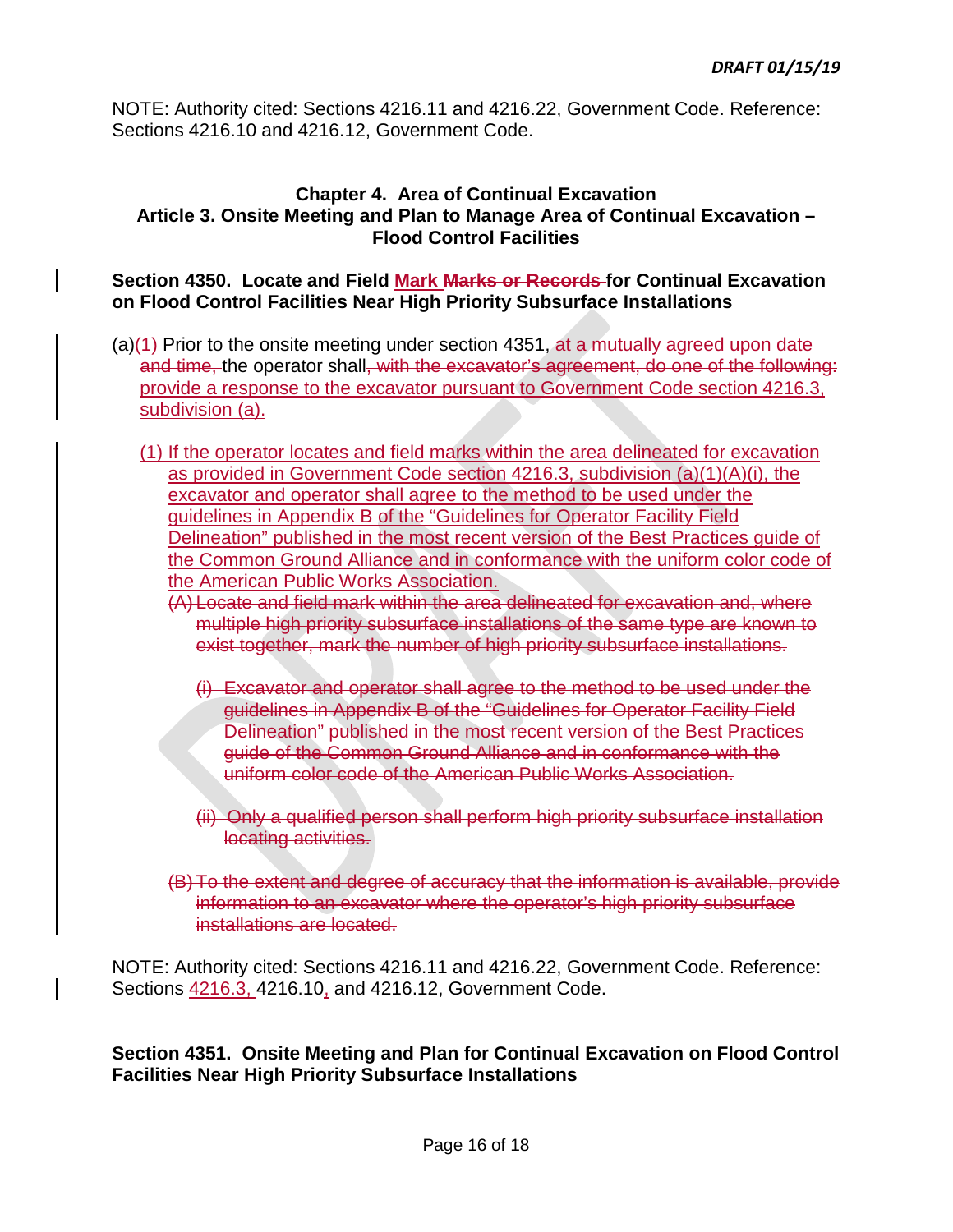- (a) An onsite meeting for continual excavation on flood control facilities near a high priority subsurface installation held pursuant to Government Code section 4216.10, priority subsurface installation is present. The onsite meeting must be held at a excavator's or operator's business operations. subdivision (c)(1), must take place at the parcel of real property where the high mutually agreed upon date and time that does not unreasonably disrupt the
- must attend the onsite meeting. (b) The excavator, which may be the real property owner or lessee, and the operator
	- (1) The onsite meeting must include the excavator or the excavator's authorized representative with the following knowledge and authority:
		- Government Code section 4216.10, subdivision (d). Excavator must be (A) Knowledge of continual excavation that will occur on the flood control facilities during the period of time the continual excavation ticket is valid under prepared at the onsite meeting with all relevant information concerning the continual excavation that will occur on the flood control facilities.
		- Facilities). (B) Authority to develop and agree to an area of continual excavation plan by completing the Area of Continual Excavation Agreement (Flood Control
			- (C) The onsite meeting must include the operator or the operator's authorized representative with the following knowledge and authority:
		- a superintendent, supervisor, or engineer. Operator must be prepared at the (A) Knowledge of the location of the high priority subsurface installation, such as onsite meeting with all relevant information concerning the location of the high priority subsurface installation in the area of continual excavation.
		- (B) Authority to develop and agree to an area of continual excavation plan by completing the Area of Continual Excavation Agreement (Flood Control Facilities).
			- Excavation Agreement (Flood Control Facilities). (D)The excavator and operator must complete the Area of Continual
- 4216.4. (c) Excavator must be aware of the exact location of the high priority subsurface installations in conflict with the excavation pursuant to Government Code section
	- (1) If the operator's understanding of the exact location of the high priority subsurface installation is contrary to the excavator's understanding, the operator must demonstrate that the high priority subsurface installation is in conflict with the excavation, and excavation activities within a specified distance from each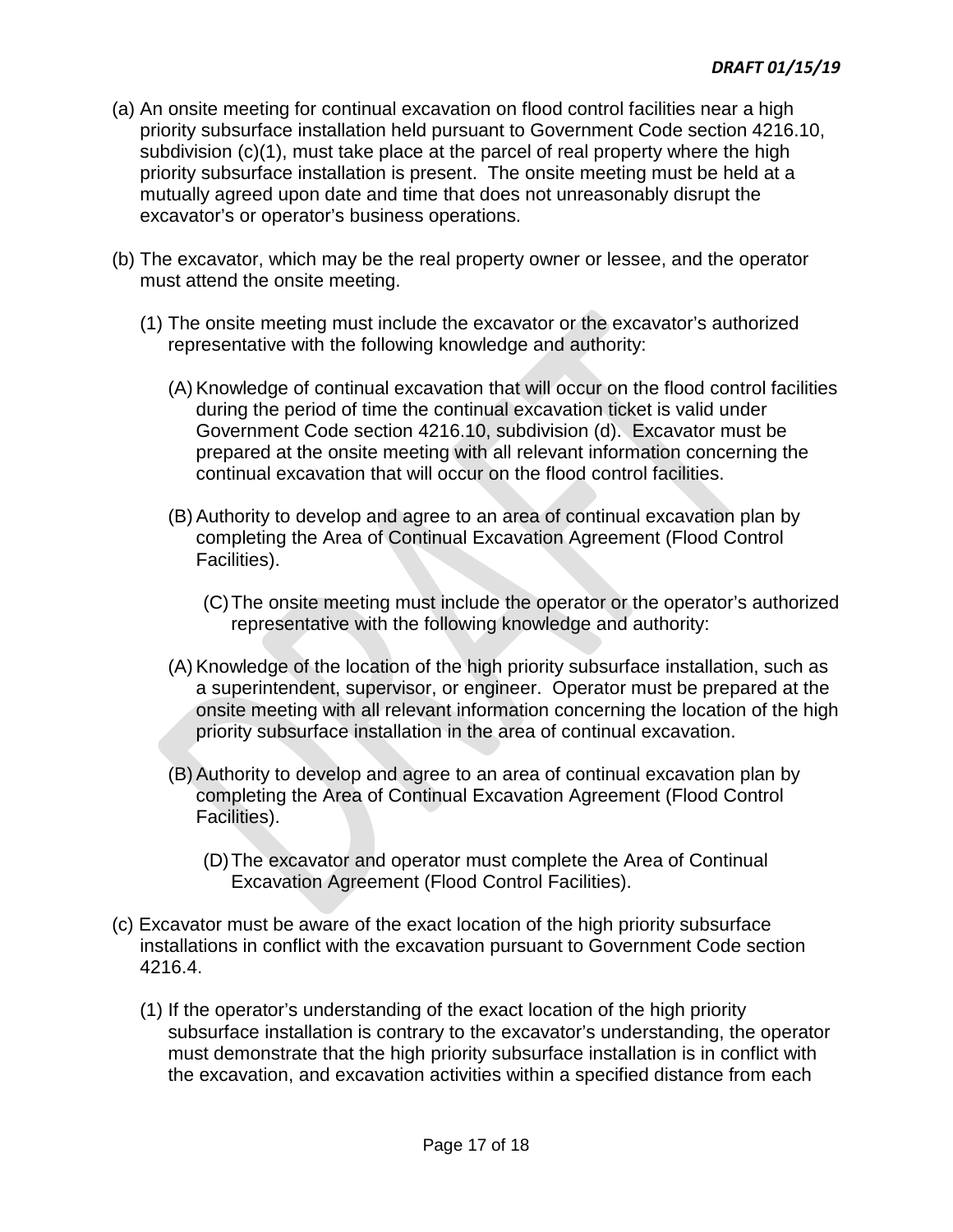side of the high priority subsurface installation may cause damage to the high priority subsurface installation, by any of the following methods:

- (A) Provide records indicating the exact location of the high priority subsurface installations.
- (B) Expose the high priority subsurface installations within the tolerance zone at a date and time, in a manner, and with the hand tool or vacuum excavation device agreed upon by the excavator and operator.

NOTE: Authority cited: Sections 4216.11 and 4216.22, Government Code. Reference: Sections 4216.10 and 4216.12, Government Code.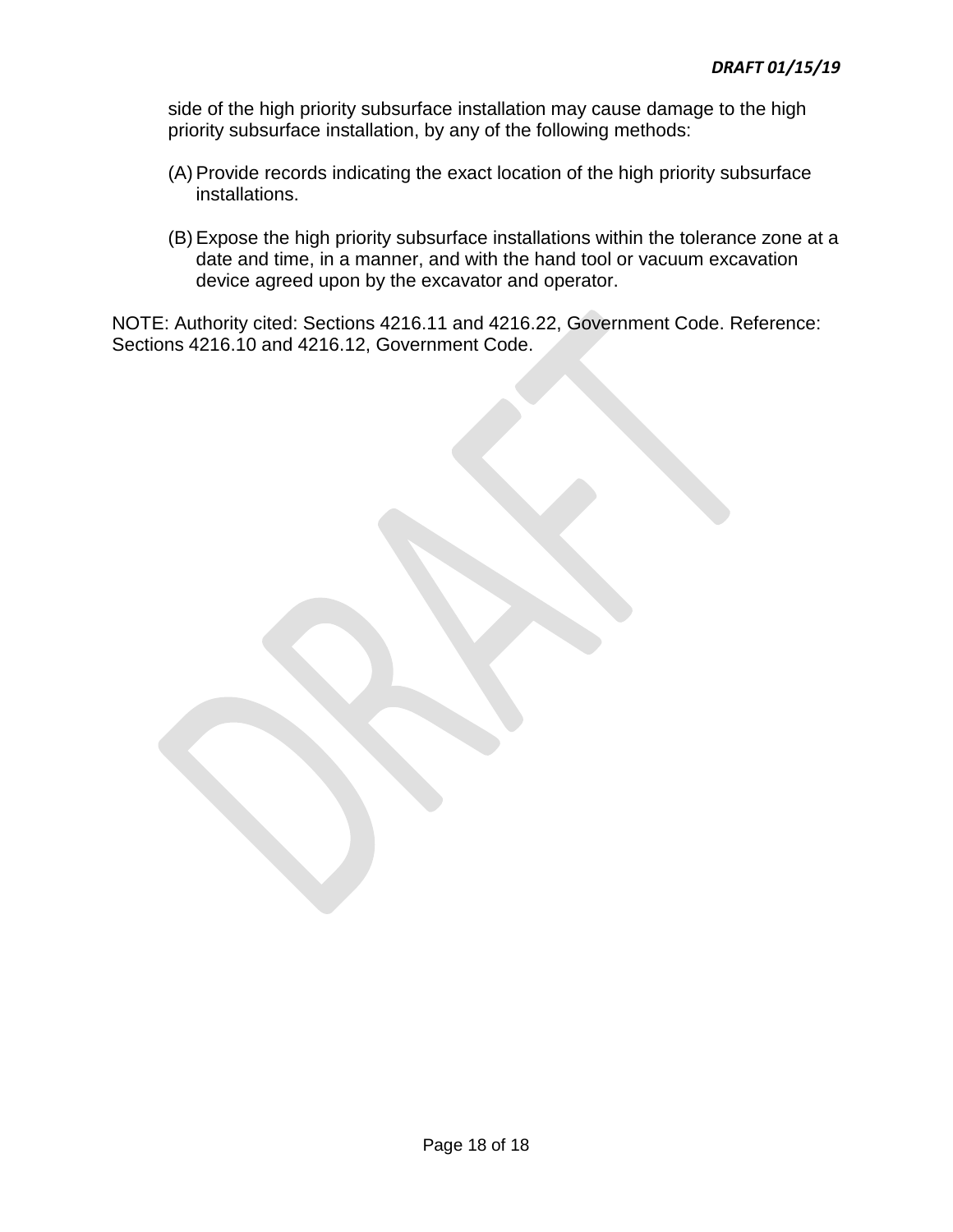

# **AREA OF CONTINUAL EXCAVATION AGREEMENT AGRICULTURAL OPERATIONS**

**(Government Code section 4216.10 and California Code of Regulations, title 19, sections 4300-4302)**  This Agreement must be completed legibly in ink or typed. Signatures must be handwritten in ink.

 property are required to complete this Area of Continual Excavation Agreement – Agricultural Operations (Form involving excavation within 10 feet of the Utility Owner's **high priority subsurface installation** ("Utility"). Farming regional notification center's ("one-call center") website. This Agreement applies to only **ONE** Utility Owner. Excavator ("Farm Owner/Lessee") and Operator ("Utility Owner") with assets located in Farm Owner's/Lessee's No. ACE Agreement 01 (Rev. 07-01-2020)) ("Agreement") for a Continual Excavation Ticket for farming activities activities described in this Agreement may be performed up to one year after the Farm Owner/Lessee obtains a Continual Excavation Ticket, which may be renewed within two (2) working days by calling "811" or accessing the Other Utilities may be present on the property, and a separate Area of Continual Excavation Agreement – Agricultural Operations (Form No. ACE Agreement 01 (Rev. 07-01-2020)) is required with each Utility Owner.

| <b>CONTINUAL EXCAVATION TICKET NUMBER:</b>                    |  |
|---------------------------------------------------------------|--|
| DATE OF ONSITE MEETING:                                       |  |
| TIME OF ONSITE MEETING:                                       |  |
| LOCATION:<br>(Parcel number, GPS Coordinates, or Description) |  |
| FARM OWNER/LESSEE:                                            |  |
| FARM OWNER/LESSEE REPRESENTATIVE:                             |  |
| <b>PHONE NUMBER:</b>                                          |  |
| EMAIL:                                                        |  |
|                                                               |  |
| UTILITY OWNER:                                                |  |
| <b>OWNER REPRESENTATIVE:</b>                                  |  |
| <b>PHONE NUMBER:</b>                                          |  |
| EMAIL:                                                        |  |
|                                                               |  |

Form No. ACE Agreement 01 (Rev. 07-01-2020)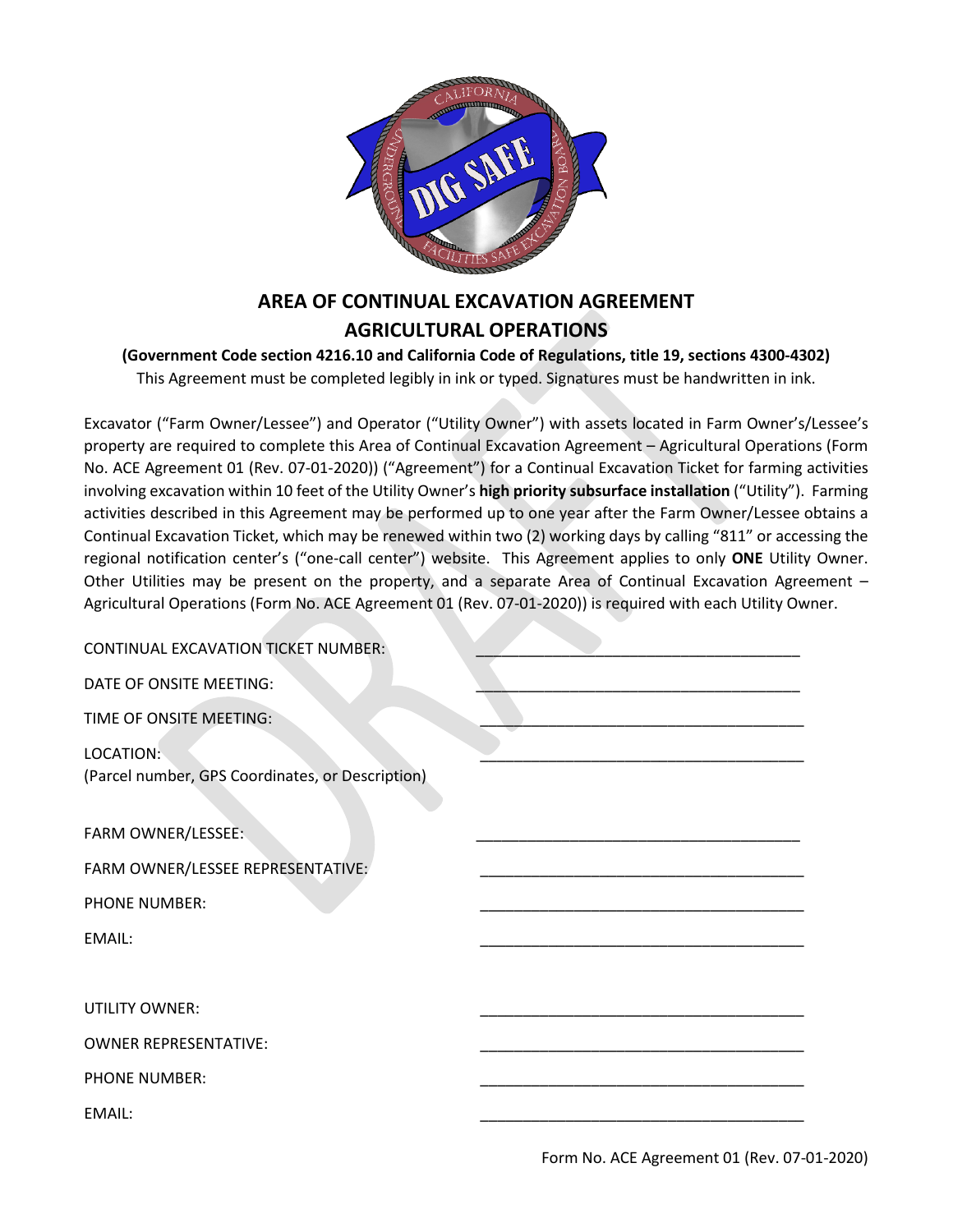# **UTILITY DESCRIPTION:**

Size, Materials, Operating Pressures, etc.

# **UTILITY LOCATION:**

Utility Owner must provide information to assist in verifying the location of the Utility.

# **FARM OPERATION DESCRIPTION:**

 Describe all farming activities involving excavation that may be conducted within 25 feet of each side of the Utility, including method, tools and equipment, depth of excavation, subcontractors (if any), etc.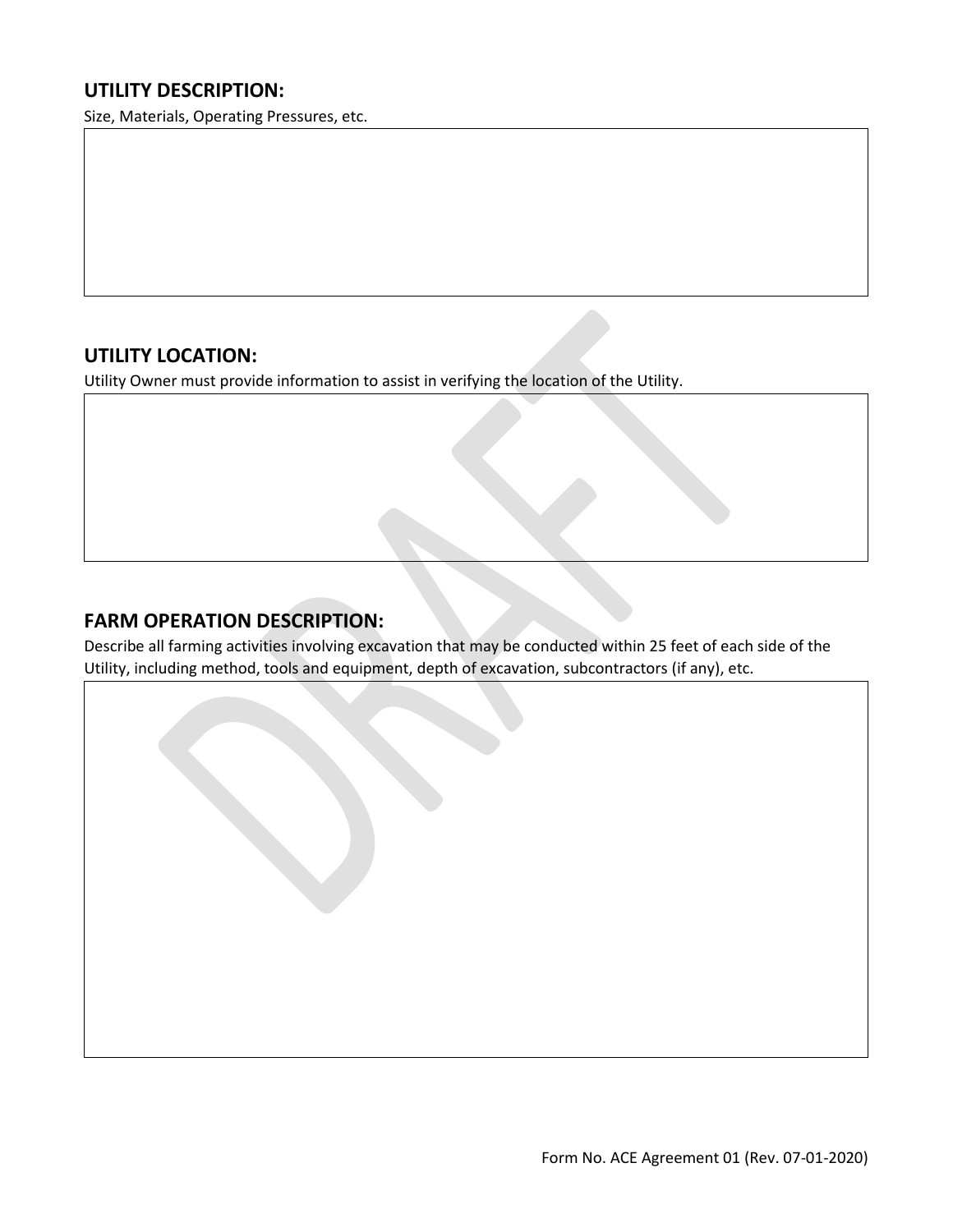# **REQUIRED CHECKLIST:**

| <b>Onsite Meeting</b>               | Onsite Meeting between Farm Owner/Lessee and Utility Owner (onsite<br>meeting must include the 1) Utility Owner's authorized representative<br>with knowledge of the location of the Utilities, and authority to develop<br>and sign this Agreement, such as a superintendent, supervisor, or<br>engineer; and 2) Farm Owner/Lessee or Farm Owner's/Lessee's<br>authorized representative with knowledge of the farming activities<br>involving excavation that will occur in the area of continual excavation<br>during the year, and authority to develop and sign this Agreement).<br>Discussion and agreed terms and conditions must be documented in<br>this Agreement. |
|-------------------------------------|------------------------------------------------------------------------------------------------------------------------------------------------------------------------------------------------------------------------------------------------------------------------------------------------------------------------------------------------------------------------------------------------------------------------------------------------------------------------------------------------------------------------------------------------------------------------------------------------------------------------------------------------------------------------------|
| <b>Signature &amp; Distribution</b> | Farm Owner/Lessee and Utility Owner sign this Agreement and copies<br>are distributed to both parties.                                                                                                                                                                                                                                                                                                                                                                                                                                                                                                                                                                       |

 Agreement. All work outside the scope of this Agreement require separate Tickets and shall be performed in This Agreement applies only to the farming activities documented in this Agreement. Any deviating activities such as work requiring greater excavation depth or other tools or equipment are beyond the scope of this accordance with Government Code section 4216 et seq.

 movement, riot, accident, sabotage, damage to Utility requiring immediate repair) or excavation activities that Each party will notify the other of any unexpected occurrences (ex., fire, flood, earthquake or other soil/geologic may be in conflict with the Utility.

Prior to conducting farming activities described in this Agreement, Farm Owner/Lessee will communicate information about the terms and conditions under this Agreement to all workers, including any subcontractors, who perform excavation work in the area of continual excavation.

#### FARM OWNER/LESSEE:

| Signature      | Name | <b>Title</b> | Date |
|----------------|------|--------------|------|
| UTILITY OWNER: |      |              |      |
| Signature      | Name | <b>Title</b> | Date |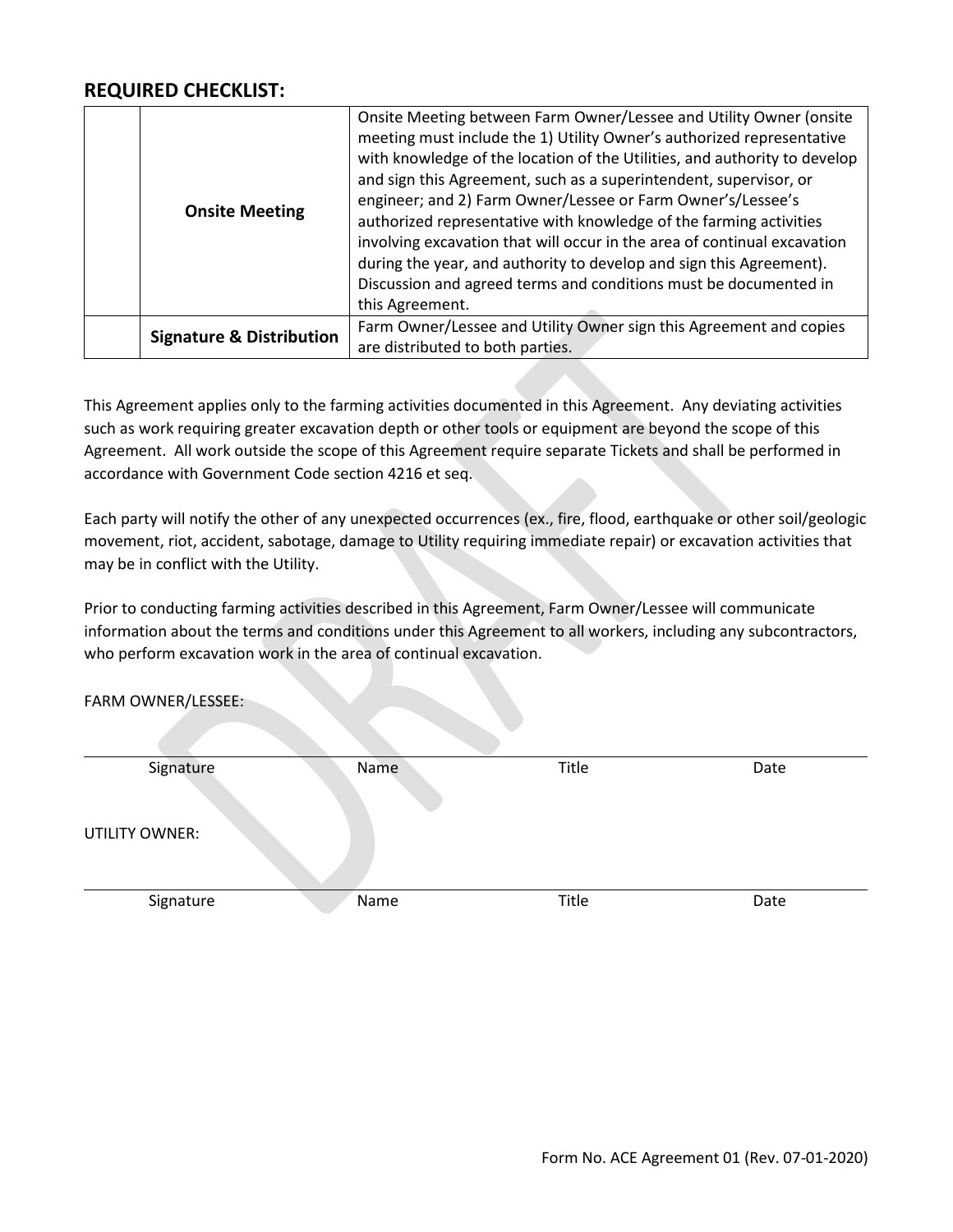

# **AREA OF CONTINUAL EXCAVATION AGREEMENT FLOOD CONTROL FACILITIES**

**(Government Code section 4216.10 and California Code of Regulations, title 19, sections 4300 and 4350-4351)**  This Agreement must be completed legibly in ink or typed. Signatures must be handwritten in ink.

 working days by calling "811" or accessing the regional notification center's ("one-call center") website. This Agreement applies to only **ONE** Operator. Other high priority subsurface installations may be present on the Excavator and Operator with assets located in property where flood control facilities are present are required to complete this Area of Continual Excavation Agreement – Flood Control Facilities (Form No. ACE Agreement 02 (Rev. 07-01-2020)) ("Agreement") for a Continual Excavation Ticket for continual excavation within 10 feet of the Operator's **high priority subsurface installation**. Excavation described in this Agreement may be performed up to one year after the Excavator obtains a Continual Excavation Ticket, which may be renewed within two (2) property, and a separate Area of Continual Excavation Agreement – Flood Control Facilities (Form No. ACE Agreement 02 (Rev. 07-01-2020)) is required with each Operator.

 CONTINUAL EXCAVATION TICKET NUMBER: \_\_\_\_\_\_\_\_\_\_\_\_\_\_\_\_\_\_\_\_\_\_\_\_\_\_\_\_\_\_\_\_\_\_\_\_\_\_ DATE OF ONSITE MEETING: \_\_\_\_\_\_\_\_\_\_\_\_\_\_\_\_\_\_\_\_\_\_\_\_\_\_\_\_\_\_\_\_\_\_\_\_\_\_ TIME OF ONSITE MEETING: \_\_\_\_\_\_\_\_\_\_\_\_\_\_\_\_\_\_\_\_\_\_\_\_\_\_\_\_\_\_\_\_\_\_\_\_\_\_ LOCATION: EXCAVATOR REPRESENTATIVE: \_\_\_\_\_\_\_\_\_\_\_\_\_\_\_\_\_\_\_\_\_\_\_\_\_\_\_\_\_\_\_\_\_\_\_\_\_\_ PHONE NUMBER: \_\_\_\_\_\_\_\_\_\_\_\_\_\_\_\_\_\_\_\_\_\_\_\_\_\_\_\_\_\_\_\_\_\_\_\_\_\_ EMAIL: OPERATOR REPRESENTATIVE: \_\_\_\_\_\_\_\_\_\_\_\_\_\_\_\_\_\_\_\_\_\_\_\_\_\_\_\_\_\_\_\_\_\_\_\_\_\_ PHONE NUMBER: \_\_\_\_\_\_\_\_\_\_\_\_\_\_\_\_\_\_\_\_\_\_\_\_\_\_\_\_\_\_\_\_\_\_\_\_\_\_ EMAIL: LOCATION: \_\_\_\_\_\_\_\_\_\_\_\_\_\_\_\_\_\_\_\_\_\_\_\_\_\_\_\_\_\_\_\_\_\_\_\_\_\_ (Parcel number, GPS Coordinates, or Description) EXCAVATOR: \_\_\_\_\_\_\_\_\_\_\_\_\_\_\_\_\_\_\_\_\_\_\_\_\_\_\_\_\_\_\_\_\_\_\_\_\_\_ EMAIL: \_\_\_\_\_\_\_\_\_\_\_\_\_\_\_\_\_\_\_\_\_\_\_\_\_\_\_\_\_\_\_\_\_\_\_\_\_\_ OPERATOR: \_\_\_\_\_\_\_\_\_\_\_\_\_\_\_\_\_\_\_\_\_\_\_\_\_\_\_\_\_\_\_\_\_\_\_\_\_\_ EMAIL: \_\_\_\_\_\_\_\_\_\_\_\_\_\_\_\_\_\_\_\_\_\_\_\_\_\_\_\_\_\_\_\_\_\_\_\_\_\_

Form No. ACE Agreement 02 (Rev. 07-01-2020)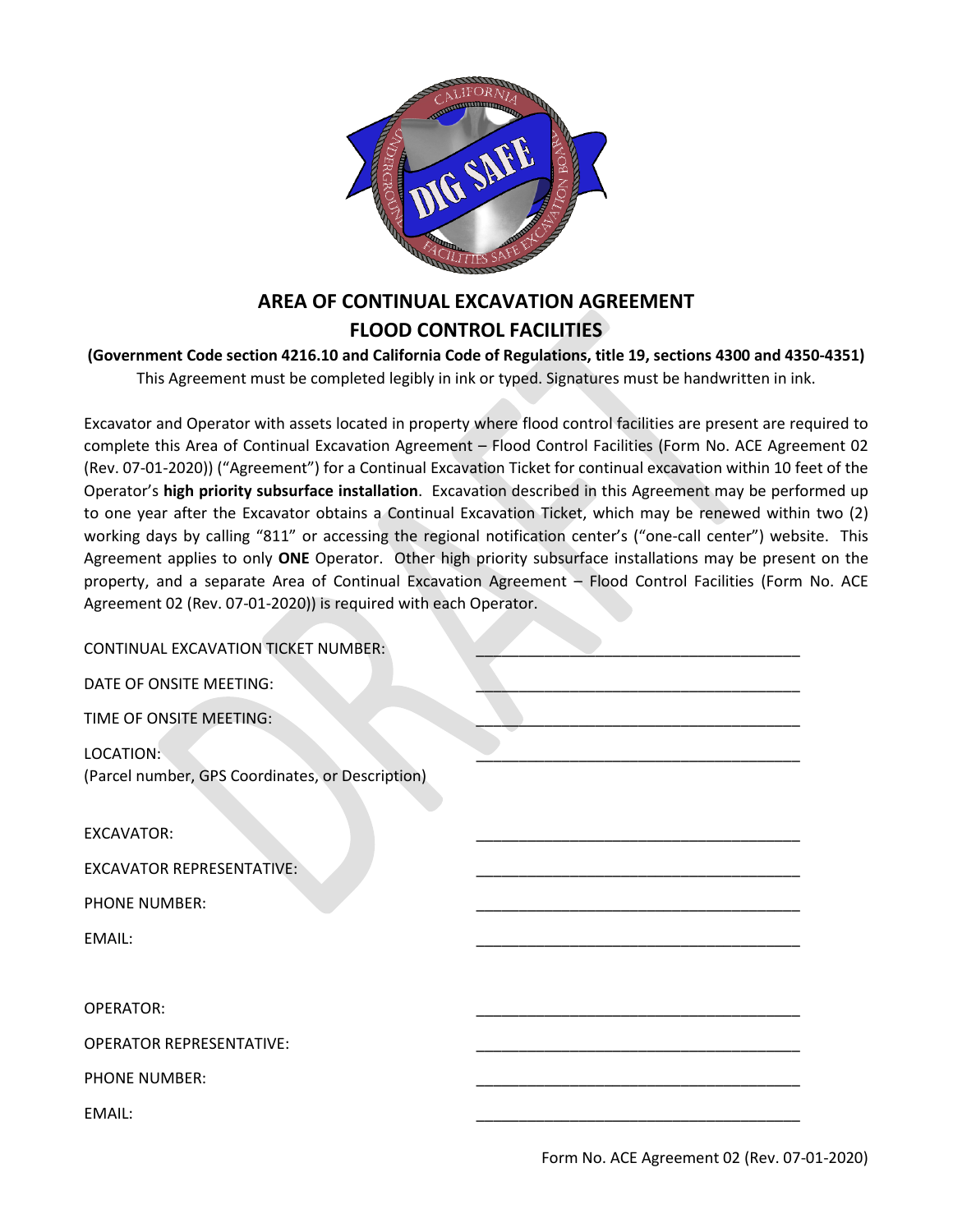# **HIGH PRIORITY SUBSURFACE INSTALLATION DESCRIPTION:**

Size, Materials, Operating Pressures, etc.

# **HIGH PRIORITY SUBSURFACE INSTALLATION LOCATION:**

Operator must provide information to assist in verifying the location of the high priority subsurface installation.

# **FLOOD CONTROL FACILITIES EXCAVATION DESCRIPTION:**

 Describe all activities involving excavation that may be conducted within 25 feet of each side of the high priority subsurface installation, including method, tools and equipment, depth of excavation, subcontractors (if any), etc.

Form No. ACE Agreement 02 (Rev. 07-01-2020)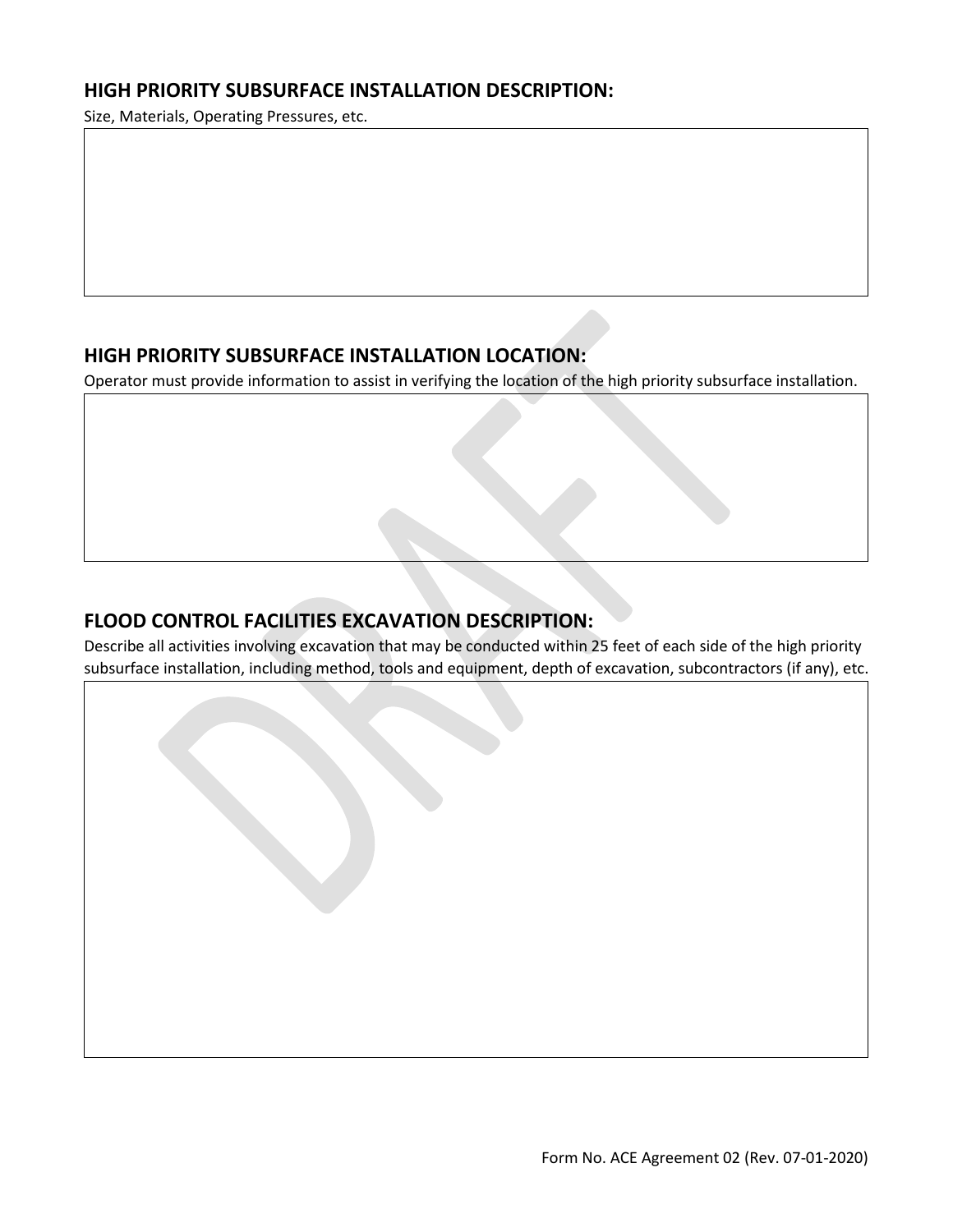# **REQUIRED CHECKLIST:**

| <b>Onsite Meeting</b>               | Onsite Meeting between Excavator and Operator (onsite meeting must<br>include the 1) Operator or Operator's authorized representative with<br>knowledge of the location of the high priority subsurface installation<br>and authority to develop and sign this Agreement, such as a<br>superintendent, supervisor, or engineer; and 2) Excavator or<br>Excavator's authorized representative with knowledge of the<br>excavation that will occur in the area of continual excavation during the<br>year and authority to develop and sign this Agreement). Discussion and<br>agreed terms and conditions must be documented in this Agreement. |
|-------------------------------------|------------------------------------------------------------------------------------------------------------------------------------------------------------------------------------------------------------------------------------------------------------------------------------------------------------------------------------------------------------------------------------------------------------------------------------------------------------------------------------------------------------------------------------------------------------------------------------------------------------------------------------------------|
|                                     |                                                                                                                                                                                                                                                                                                                                                                                                                                                                                                                                                                                                                                                |
| <b>Signature &amp; Distribution</b> | Excavator and Operator sign this Agreement and copies are distributed<br>to both parties.                                                                                                                                                                                                                                                                                                                                                                                                                                                                                                                                                      |

 such as work requiring greater excavation depth or other tools or equipment are beyond the scope of this Agreement. All work outside the scope of this Agreement require separate Tickets and shall be performed in This Agreement applies only to the excavation activities documented in this Agreement. Any deviating activities accordance with Government Code section 4216 et seq.

Each party will notify the other of any unexpected occurrences (ex., fire, flood, earthquake or other soil/geologic movement, riot, accident, sabotage, damage to the high priority subsurface installation requiring immediate repair) or excavation activities that may be in conflict with the high priority subsurface installation.

 Prior to conducting excavation activities described in this Agreement, Excavator will communicate information about the terms and conditions under this Agreement to all workers, including any subcontractors, who perform excavation work in the area of continual excavation.

#### EXCAVATOR:

| Signature        | Name | Title | Date |
|------------------|------|-------|------|
|                  |      |       |      |
| <b>OPERATOR:</b> |      |       |      |
|                  |      |       |      |
| Signature        | Name | Title | Date |